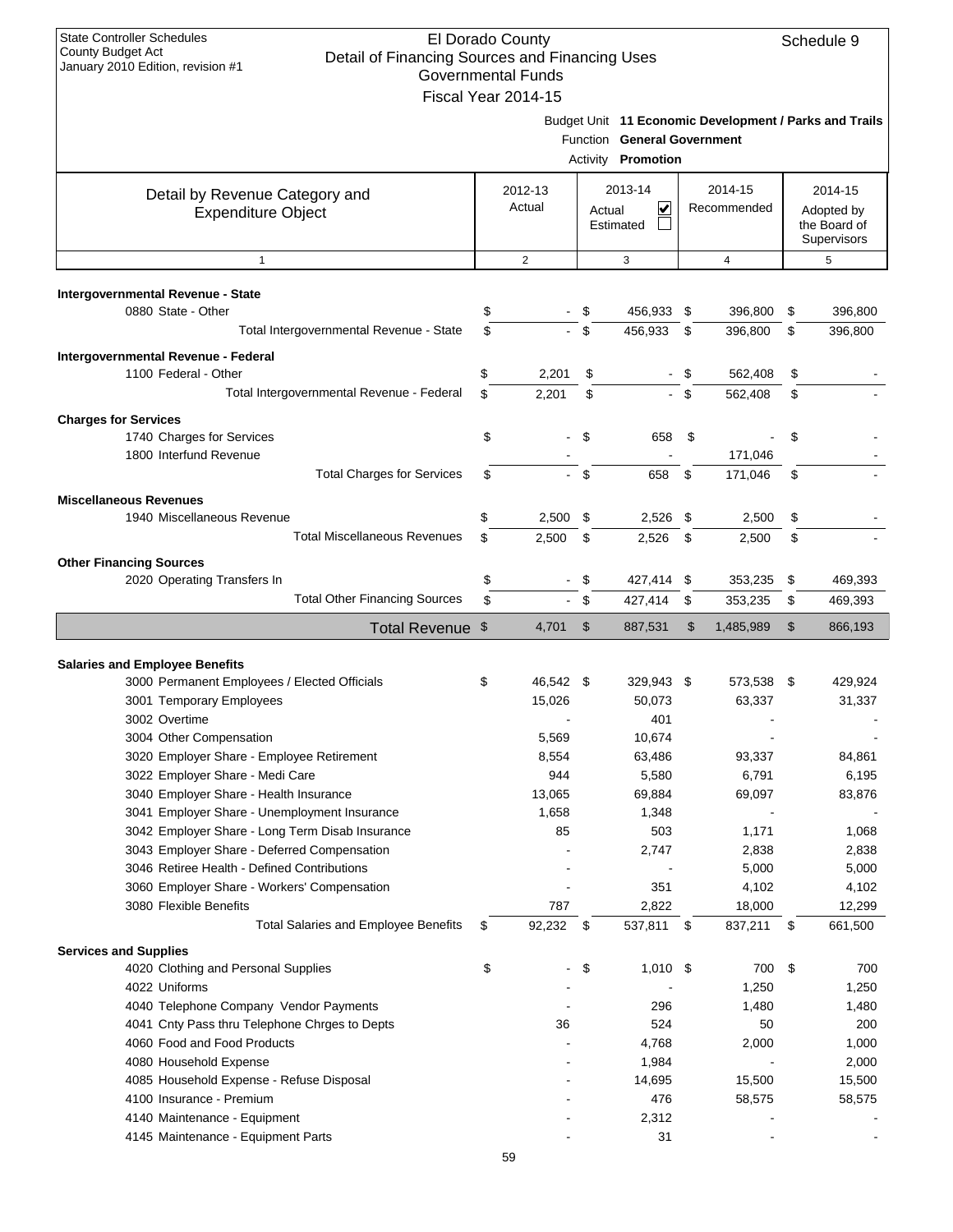| January 2010 Edition, revision #1                           |    | Governmental Funds  |                             |      |                                                        |      |              |
|-------------------------------------------------------------|----|---------------------|-----------------------------|------|--------------------------------------------------------|------|--------------|
|                                                             |    | Fiscal Year 2014-15 |                             |      |                                                        |      |              |
|                                                             |    |                     |                             |      | Budget Unit 11 Economic Development / Parks and Trails |      |              |
|                                                             |    |                     | Function General Government |      |                                                        |      |              |
|                                                             |    |                     | Activity Promotion          |      |                                                        |      |              |
|                                                             |    | 2012-13             | 2013-14                     |      | 2014-15                                                |      | 2014-15      |
| Detail by Revenue Category and<br><b>Expenditure Object</b> |    | Actual              | ⊻<br>Actual                 |      | Recommended                                            |      | Adopted by   |
|                                                             |    |                     | Estimated                   |      |                                                        |      | the Board of |
|                                                             |    |                     |                             |      |                                                        |      | Supervisors  |
| $\mathbf{1}$                                                |    | $\overline{2}$      | 3                           |      | $\overline{4}$                                         |      | 5            |
| 4161 Maintenance Vehicles - Parts/Direct Chrg               |    |                     |                             |      | 1,000                                                  |      | 1,000        |
| 4190 Maintenance - Drainage                                 |    |                     | 912                         |      |                                                        |      |              |
| 4197 Maintenance - Building Supplies                        |    |                     | 344                         |      |                                                        |      |              |
| 4220 Memberships                                            |    | 7,401               | 7,501                       |      | 21,600                                                 |      | 21,600       |
| 4260 Office Expense                                         |    | 411                 | 1,777                       |      | 3,100                                                  |      | 2,600        |
| 4261 Postage                                                |    | 253                 | 869                         |      | 1,800                                                  |      | 1,800        |
| 4263 Subscription / Newspaper / Journals                    |    | 12,667              | 6,667                       |      | 20,100                                                 |      | 20,100       |
| 4266 Printing / Duplicating                                 |    | 202                 | 40,805                      |      | 6,500                                                  |      | 9,730        |
| 4300 Professional and Specialized Services                  |    | 667,527             | 975,073                     |      | 1,305,206                                              |      | 1,347,142    |
| 4324 Medical, Dental and Lab Services                       |    |                     | 1,248                       |      | 3,421                                                  |      | 3,421        |
| 4400 Publication and Legal Notices                          |    | 79                  | 1,025                       |      | 750                                                    |      | 750          |
| 4420 Rents and Leases - Equipment                           |    | 1,498               | 4,736                       |      | 3,800                                                  |      | 11,889       |
| 4440 Rent & Lease - Building/Improvements                   |    | 350                 | 1,625                       |      | 500                                                    |      | 500          |
| 4460 Small Tools and Instruments                            |    |                     | 111                         |      | 350                                                    |      | 350          |
| 4461 Minor Equipment                                        |    |                     | 5,962                       |      | 40,519                                                 |      | 33,019       |
| 4462 Minor Computer Equipment                               |    |                     | 3,674                       |      | 1,500                                                  |      | 1,500        |
| 4463 Minor Telephone and Radio Equipment                    |    | 735                 | 4,601                       |      |                                                        |      |              |
| 4500 Special Departmental Expense                           |    |                     | 99,134                      |      | 810,708                                                |      | 460,685      |
| 4501 Special Projects                                       |    | 70,661              | 44,940                      |      | 600,000                                                |      | 513,494      |
| 4503 Staff Development                                      |    |                     | 1,365                       |      | 6,900                                                  |      | 6,900        |
| 4529 Software License                                       |    | 523                 | 687                         |      | 1,380                                                  |      | 1,380        |
| 4600 Transportation and Travel                              |    | 70                  |                             |      | 3,500                                                  |      | 3,500        |
| 4602 Employee - Private Auto Mileage                        |    | 503                 | 729                         |      | 3,850                                                  |      | 3,850        |
| 4605 Vehicle - Rent or Lease                                |    |                     | 1,781                       |      | 3,000                                                  |      | 3,000        |
| 4606 Fuel Purchases                                         |    |                     | 2,949                       |      | 2,600                                                  |      | 2,600        |
| 4620 Utilities                                              |    |                     | 23,155                      |      | 26,000                                                 |      | 26,000       |
| <b>Total Services and Supplies</b>                          | 2  | 762,913             | \$<br>1,257,766             | \$   | 2,947,639                                              |      | 2,557,515    |
| <b>Other Charges</b>                                        |    |                     |                             |      |                                                        |      |              |
| 5240 Contribution To Non-county Governmental                | \$ |                     | \$<br>27,500 \$             |      | 27,500                                                 | - \$ | 27,500       |
| 5300 Interfund Expenditures                                 |    | 163                 | 450,493                     |      | 176,270                                                |      | 63,479       |
| 5310 Intrfnd Exp: County Counsel                            |    |                     | 2,007                       |      |                                                        |      |              |
| <b>Total Other Charges</b>                                  | \$ | 163                 | \$<br>479,999               | - \$ | 203,770 \$                                             |      | 90,979       |
| <b>Fixed Assets</b>                                         |    |                     |                             |      |                                                        |      |              |
| 6020 Fixed Assets - Building and Improvement                | \$ |                     | \$<br>8,178 \$              |      |                                                        | \$   |              |
| 6040 Fixed Assets - Equipment                               |    |                     | 70,950                      |      | 3,500                                                  |      | 8,500        |
| <b>Total Fixed Assets</b>                                   | \$ |                     | \$<br>79,128                | -\$  | 3,500                                                  | \$   | 8,500        |
| <b>Other Financing Uses</b>                                 |    |                     |                             |      |                                                        |      |              |
| 7000 Operating Transfers Out                                | \$ |                     | \$                          | \$   |                                                        | \$   | 15,000       |
| <b>Total Other Financing Uses</b>                           | \$ |                     | \$                          | \$   |                                                        | \$   | 15,000       |
|                                                             |    |                     |                             |      |                                                        |      |              |
| <b>Intrafund Transfers</b>                                  |    |                     |                             |      |                                                        |      |              |
| 7200 Intrafund Transfers                                    | \$ |                     | \$<br>20,348 \$             |      | 179,480                                                | - \$ | 56,275       |
| 7220 Intrafnd: Telephone Equipment and Support              |    | 882                 |                             |      |                                                        |      |              |
| 7221 Intrafnd: Radio Equipment and Support                  |    |                     | 108                         |      |                                                        |      |              |
| 7229 Intrafnd: PC Support                                   |    | 120                 |                             |      |                                                        |      |              |
| 7231 Intrafnd: IS Programming Support                       |    |                     | 2,097                       |      |                                                        |      | 1,400        |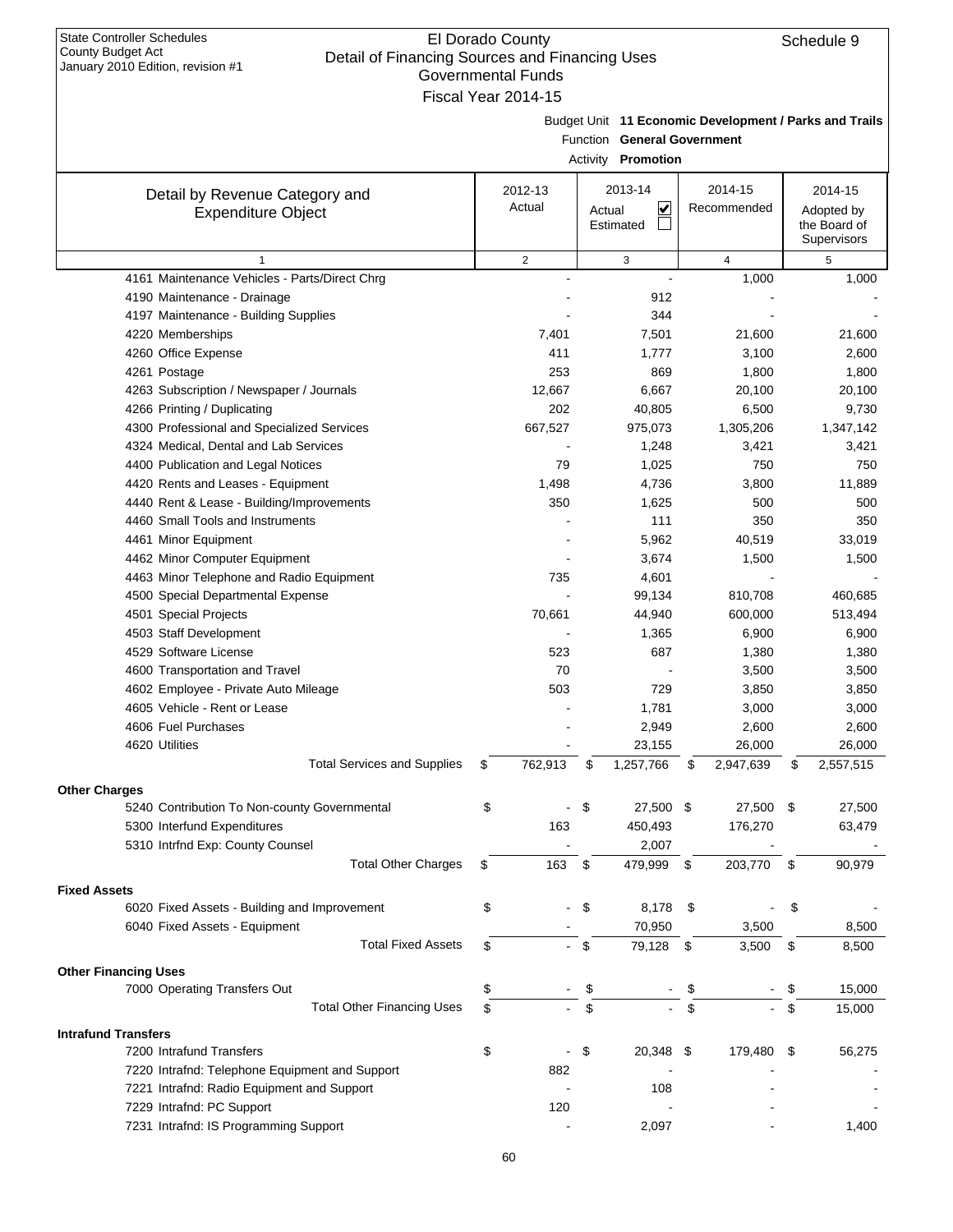| <b>State Controller Schedules</b><br>El Dorado County<br>County Budget Act<br>Detail of Financing Sources and Financing Uses<br>January 2010 Edition, revision #1<br>Governmental Funds |                                      |                                                          |                     |                        |                                                      |     |             |    |             |  |
|-----------------------------------------------------------------------------------------------------------------------------------------------------------------------------------------|--------------------------------------|----------------------------------------------------------|---------------------|------------------------|------------------------------------------------------|-----|-------------|----|-------------|--|
|                                                                                                                                                                                         |                                      |                                                          | Fiscal Year 2014-15 |                        |                                                      |     |             |    |             |  |
| 11 Economic Development / Parks and Trails<br>Budget Unit<br><b>General Government</b><br><b>Function</b><br>Promotion<br>Activity                                                      |                                      |                                                          |                     |                        |                                                      |     |             |    |             |  |
| Detail by Revenue Category and<br><b>Expenditure Object</b>                                                                                                                             |                                      | 2013-14<br>2012-13<br>Actual<br>V<br>Actual<br>Estimated |                     | 2014-15<br>Recommended | 2014-15<br>Adopted by<br>the Board of<br>Supervisors |     |             |    |             |  |
|                                                                                                                                                                                         |                                      |                                                          | $\overline{2}$      | 3<br>4                 |                                                      |     |             |    | 5           |  |
| 7232 Intrafnd: Maint Bldg & Improvmnts                                                                                                                                                  |                                      |                                                          |                     |                        | 18,726                                               |     |             |    | 12,500      |  |
|                                                                                                                                                                                         | <b>Total Intrafund Transfers</b>     | \$                                                       | 1,002               | \$                     | 41,278                                               | \$  | 179,480     | \$ | 70,175      |  |
| <b>Intrafund Abatement</b>                                                                                                                                                              |                                      |                                                          |                     |                        |                                                      |     |             |    |             |  |
| 7350 Intrfnd Abatemnt: Only General Fund                                                                                                                                                |                                      | \$                                                       | $\blacksquare$      | \$                     | $\blacksquare$                                       | \$  | (6,710)     | S. |             |  |
|                                                                                                                                                                                         | <b>Total Intrafund Abatement</b>     | \$                                                       | $\blacksquare$      | \$                     | $\mathcal{L}_{\mathcal{A}}$                          | \$  | (6,710)     | \$ |             |  |
|                                                                                                                                                                                         | Total Expenditures/Appropriations \$ |                                                          | 856,309             | \$                     | 2,395,982                                            | \$. | 4,164,890   | \$ | 3,403,669   |  |
|                                                                                                                                                                                         | Net Cost \$                          |                                                          | (851,608)           | S                      | (1,508,452)                                          | S   | (2,678,901) | S  | (2,537,476) |  |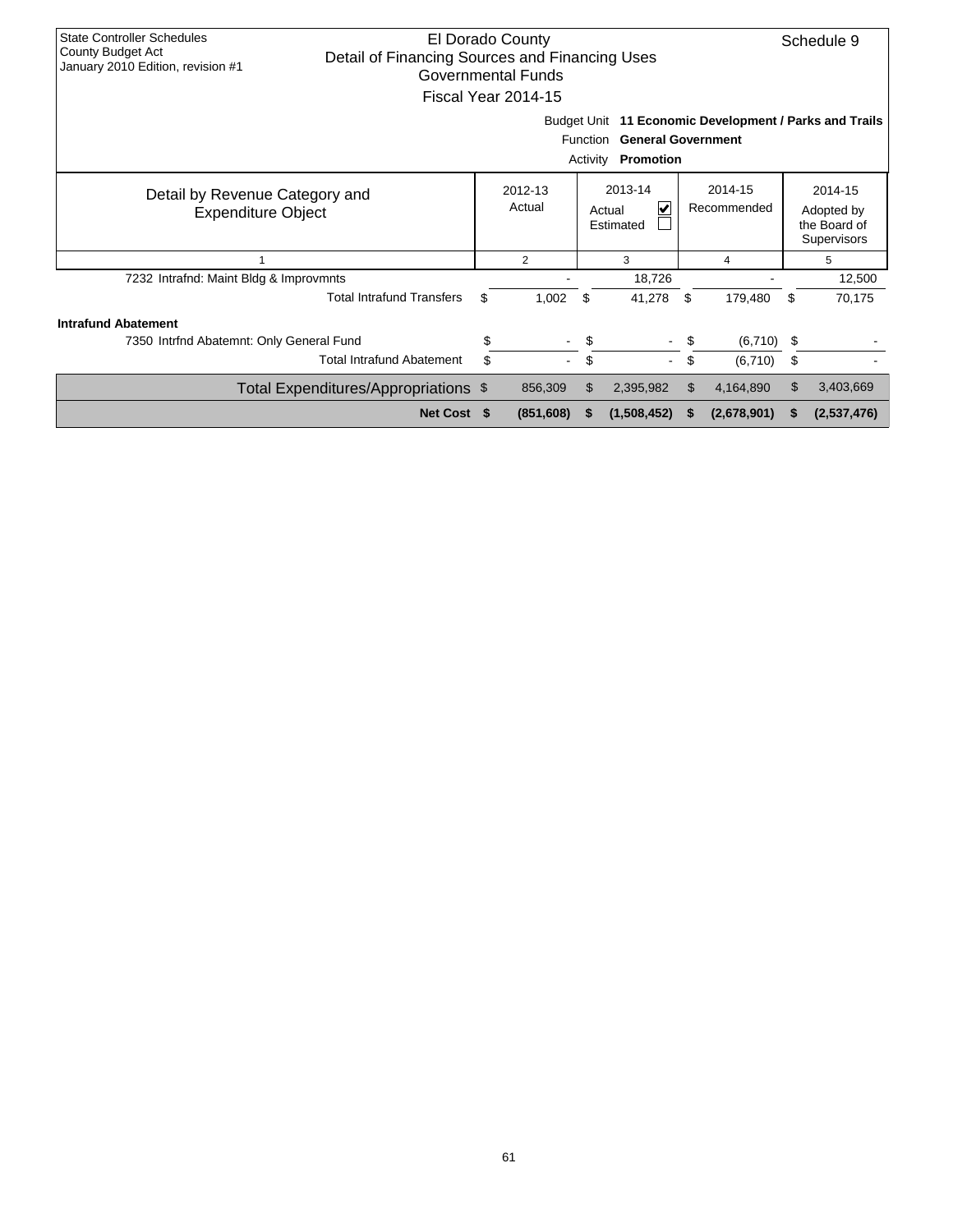| State Controller Schedules        |  |
|-----------------------------------|--|
| County Budget Act                 |  |
| January 2010 Edition, revision #1 |  |

| Governmental Funds                              |                      |                             |                                                     |               |                                                        |     |                                           |
|-------------------------------------------------|----------------------|-----------------------------|-----------------------------------------------------|---------------|--------------------------------------------------------|-----|-------------------------------------------|
| Fiscal Year 2014-15                             |                      | <b>Function</b><br>Activity | <b>Public Assistance</b><br><b>Other Assistance</b> |               | Budget Unit 11 Economic Development / Parks and Trails |     |                                           |
| Detail by Revenue Category and                  | 2012-13              |                             | 2013-14                                             |               | 2014-15                                                |     | 2014-15                                   |
| <b>Expenditure Object</b>                       | Actual               | Actual                      | $\overline{\mathbf{v}}$<br>Estimated                |               | Recommended                                            |     | Adopted by<br>the Board of<br>Supervisors |
| $\mathbf{1}$                                    | $\overline{2}$       |                             | 3                                                   |               | 4                                                      |     | 5                                         |
| Revenue from Use of Money and Property          |                      |                             |                                                     |               |                                                        |     |                                           |
| 0400 Interest                                   | \$                   | \$                          | $304$ \$                                            |               |                                                        | \$  |                                           |
| 0401 Community Dev Block Grant Note             |                      |                             | 24,795                                              |               |                                                        |     | 137,624                                   |
| Total Revenue from Use of Money and Property    | \$                   | \$                          | 25,100                                              | \$            |                                                        | \$  | 137,624                                   |
| Intergovernmental Revenue - Federal             |                      |                             |                                                     |               |                                                        |     |                                           |
| 1100 Federal - Other                            | \$                   | - \$                        | 333,137                                             | \$            | 182,876                                                | -\$ | 505,846                                   |
| Total Intergovernmental Revenue - Federal       | \$                   | $-$ \$                      | 333,137                                             | \$            | 182,876                                                | \$  | 505,846                                   |
| <b>Miscellaneous Revenues</b>                   |                      |                             |                                                     |               |                                                        |     |                                           |
| 1940 Miscellaneous Revenue                      | \$                   | \$                          | 74                                                  | \$            |                                                        | \$  | 20,000                                    |
| 1941 Miscellaneous Refund                       |                      |                             |                                                     |               |                                                        |     | 244,144                                   |
| <b>Total Miscellaneous Revenues</b>             | \$                   | \$                          | 74                                                  | \$            |                                                        | \$  | 264,144                                   |
| <b>Other Financing Sources</b>                  |                      |                             |                                                     |               |                                                        |     |                                           |
| 2020 Operating Transfers In                     | \$                   | \$                          | 118,000                                             | \$            |                                                        | \$  | 172,773                                   |
| 2061 Community Dev Block Grant Loan Repay       |                      |                             | 146,999                                             |               |                                                        |     | 1,591,000                                 |
| <b>Total Other Financing Sources</b>            | \$                   | \$                          | 264,999                                             | \$            |                                                        | \$  | 1,763,773                                 |
|                                                 |                      |                             |                                                     |               |                                                        |     |                                           |
| <b>Residual Equity Transfers</b>                |                      |                             |                                                     |               |                                                        |     |                                           |
| 2100 Residual Equity Transfers In               | \$                   | \$                          |                                                     | \$            |                                                        | \$  | 407,622                                   |
| <b>Total Residual Equity Transfers</b>          | \$                   | \$                          |                                                     | \$            | $\sim$                                                 | \$  | 407,622                                   |
| <b>Total Revenue</b>                            | \$                   | $-$ \$                      | 623,310                                             | $\frac{1}{2}$ | 182,876                                                | \$  | 3,079,009                                 |
| <b>Salaries and Employee Benefits</b>           |                      |                             |                                                     |               |                                                        |     |                                           |
| 3000 Permanent Employees / Elected Officials    | \$                   | \$                          | 95,464                                              | - \$          | 125,921                                                | \$  | 155,508                                   |
| 3002 Overtime                                   |                      |                             |                                                     |               |                                                        |     |                                           |
| 3004 Other Compensation                         |                      |                             | 1,311                                               |               |                                                        |     |                                           |
| 3020 Employer Share - Employee Retirement       |                      |                             | 18,774                                              |               | 26,003                                                 |     | 27,982                                    |
| 3022 Employer Share - Medi Care                 |                      |                             | 1,369                                               |               | 1,826                                                  |     | 1,965                                     |
| 3040 Employer Share - Health Insurance          |                      |                             | 20,960                                              |               | 22,811                                                 |     | 29,730                                    |
| 3042 Employer Share - Long Term Disab Insurance |                      |                             | 195                                                 |               | 315                                                    |     | 339                                       |
| 3043 Employer Share - Deferred Compensation     |                      |                             | 380                                                 |               |                                                        |     |                                           |
| 3080 Flexible Benefits                          |                      |                             |                                                     |               | 6,000                                                  |     | 7,554                                     |
| <b>Total Salaries and Employee Benefits</b>     | \$<br>$\blacksquare$ | \$                          | 138,452 \$                                          |               | 182,876                                                | \$  | 223,078                                   |
| <b>Services and Supplies</b>                    |                      |                             |                                                     |               |                                                        |     |                                           |
| 4041 Cnty Pass thru Telephone Chrges to Depts   | \$                   | \$                          | 8                                                   | \$            |                                                        | \$  |                                           |
| 4260 Office Expense                             |                      |                             | 274                                                 |               |                                                        |     | 1,500                                     |
| 4261 Postage                                    |                      |                             | 231                                                 |               |                                                        |     |                                           |
| 4266 Printing / Duplicating                     |                      |                             | 20                                                  |               |                                                        |     |                                           |
| 4300 Professional and Specialized Services      |                      |                             | 16,035                                              |               |                                                        |     | 48,255                                    |
| 4400 Publication and Legal Notices              |                      |                             | 726                                                 |               |                                                        |     |                                           |
| 4500 Special Departmental Expense               |                      |                             | 383,973                                             |               |                                                        |     | 2,856,400                                 |
| 4501 Special Projects                           |                      |                             | 6,049                                               |               |                                                        |     |                                           |
| 4529 Software License                           |                      |                             | 4,750                                               |               |                                                        |     |                                           |
| 4602 Employee - Private Auto Mileage            |                      |                             | 19                                                  |               |                                                        |     |                                           |
| <b>Total Services and Supplies</b>              | \$<br>- \$           |                             | 412,085                                             | \$            |                                                        | \$  | 2,906,155                                 |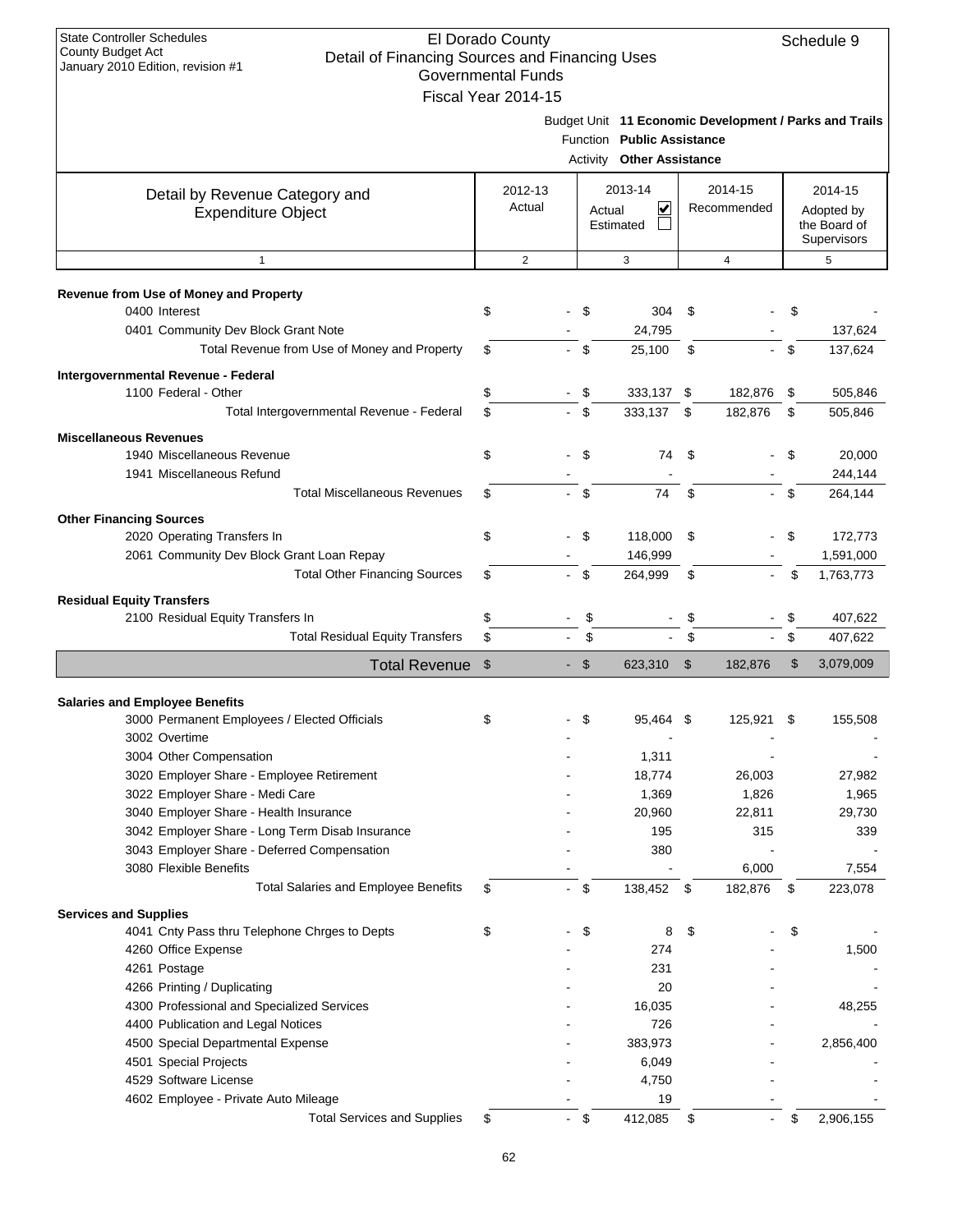| <b>State Controller Schedules</b><br>El Dorado County<br>Schedule 9<br><b>County Budget Act</b><br>Detail of Financing Sources and Financing Uses<br>January 2010 Edition, revision #1<br><b>Governmental Funds</b><br>Fiscal Year 2014-15<br>Budget Unit 11 Economic Development / Parks and Trails<br>Function Public Assistance<br><b>Other Assistance</b><br>Activity |                   |                                     |                        |                                                      |  |  |  |  |  |
|---------------------------------------------------------------------------------------------------------------------------------------------------------------------------------------------------------------------------------------------------------------------------------------------------------------------------------------------------------------------------|-------------------|-------------------------------------|------------------------|------------------------------------------------------|--|--|--|--|--|
| Detail by Revenue Category and<br><b>Expenditure Object</b>                                                                                                                                                                                                                                                                                                               | 2012-13<br>Actual | 2013-14<br>V<br>Actual<br>Estimated | 2014-15<br>Recommended | 2014-15<br>Adopted by<br>the Board of<br>Supervisors |  |  |  |  |  |
| 1                                                                                                                                                                                                                                                                                                                                                                         | $\overline{2}$    | 3                                   | 4                      | 5                                                    |  |  |  |  |  |
| <b>Other Charges</b>                                                                                                                                                                                                                                                                                                                                                      |                   |                                     |                        |                                                      |  |  |  |  |  |
| 5300 Interfund Expenditures                                                                                                                                                                                                                                                                                                                                               | \$                | 7,694<br>\$                         | \$                     | \$<br>18,327                                         |  |  |  |  |  |
| <b>Total Other Charges</b>                                                                                                                                                                                                                                                                                                                                                |                   | \$<br>7,694                         | \$                     | \$<br>18,327                                         |  |  |  |  |  |
| <b>Intrafund Transfers</b>                                                                                                                                                                                                                                                                                                                                                |                   |                                     |                        |                                                      |  |  |  |  |  |
| 7250 Intrafnd Transfers: Non General Fund                                                                                                                                                                                                                                                                                                                                 |                   | \$                                  | \$                     | 4,973<br>\$                                          |  |  |  |  |  |
| <b>Total Intrafund Transfers</b>                                                                                                                                                                                                                                                                                                                                          | \$.               | \$                                  | \$                     | \$<br>4,973                                          |  |  |  |  |  |
| <b>Intrafund Abatement</b>                                                                                                                                                                                                                                                                                                                                                |                   |                                     |                        |                                                      |  |  |  |  |  |
| 7380 Intrfnd Abatemnt: Not General Fund                                                                                                                                                                                                                                                                                                                                   |                   | \$                                  | \$                     | (4, 942)                                             |  |  |  |  |  |
| <b>Total Intrafund Abatement</b>                                                                                                                                                                                                                                                                                                                                          | \$.               | \$<br>$\overline{\phantom{0}}$      | \$                     | \$<br>(4,942)                                        |  |  |  |  |  |
| Total Expenditures/Appropriations \$                                                                                                                                                                                                                                                                                                                                      |                   | 558,230<br>\$.                      | \$<br>182,876          | \$<br>3,147,591                                      |  |  |  |  |  |
| Net Cost \$                                                                                                                                                                                                                                                                                                                                                               |                   | 65,080<br>S.                        | \$                     | (68, 582)                                            |  |  |  |  |  |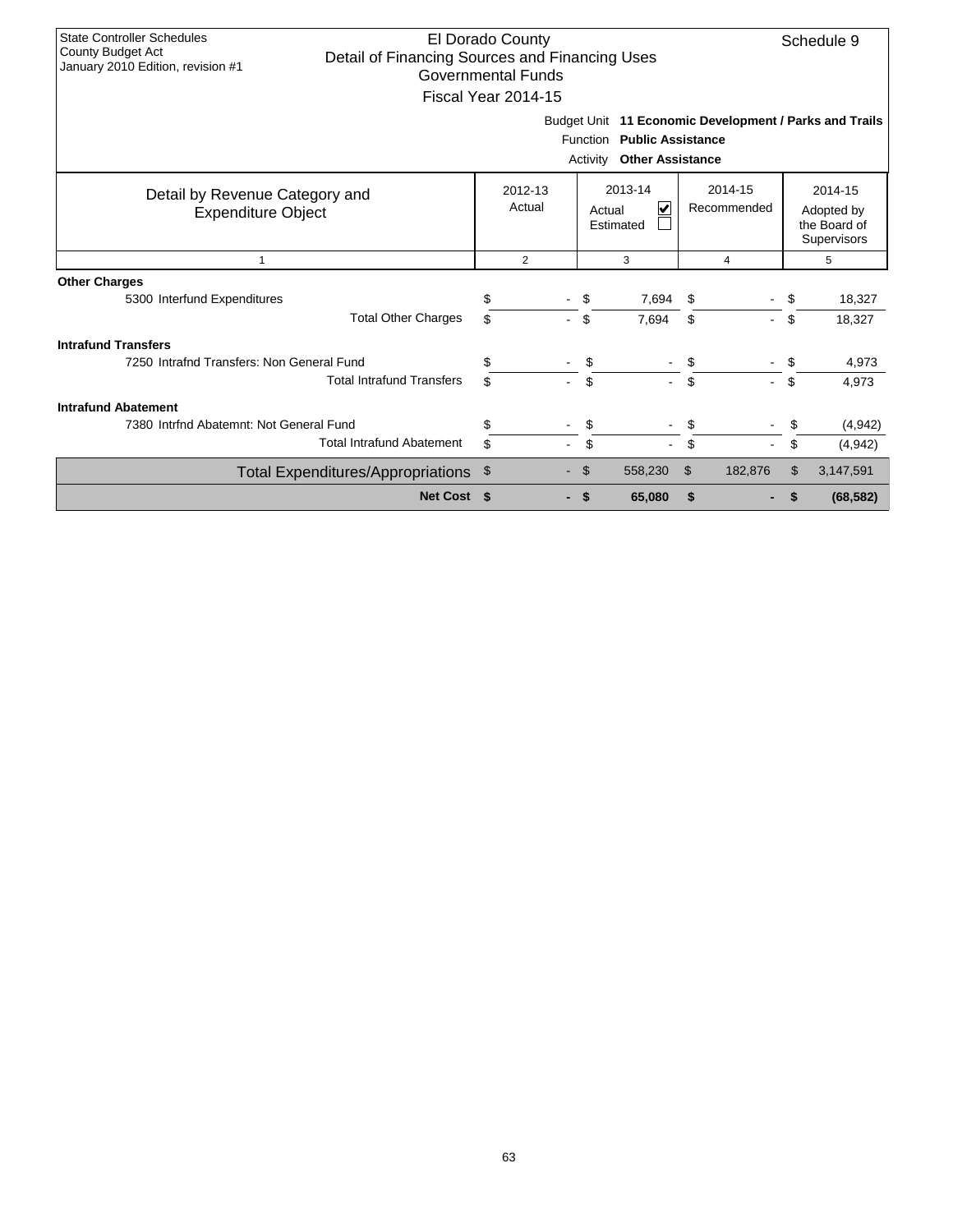| January 2010 Edition, revision #1<br><b>Governmental Funds</b><br>Fiscal Year 2014-15 |    |                |     |                                   |                           |              |    |              |  |  |
|---------------------------------------------------------------------------------------|----|----------------|-----|-----------------------------------|---------------------------|--------------|----|--------------|--|--|
|                                                                                       |    |                |     |                                   |                           |              |    |              |  |  |
|                                                                                       |    |                |     | Budget Unit 12 Surveyor           |                           |              |    |              |  |  |
|                                                                                       |    |                |     | Function General Government       |                           |              |    |              |  |  |
|                                                                                       |    |                |     | Activity Other General            |                           |              |    |              |  |  |
|                                                                                       |    | 2012-13        |     | 2013-14                           |                           | 2014-15      |    | 2014-15      |  |  |
| Detail by Revenue Category and                                                        |    | Actual         |     | $\overline{\mathbf{v}}$<br>Actual |                           | Recommended  |    | Adopted by   |  |  |
| <b>Expenditure Object</b>                                                             |    |                |     | Estimated                         |                           |              |    | the Board of |  |  |
|                                                                                       |    |                |     |                                   |                           |              |    | Supervisors  |  |  |
| $\mathbf{1}$                                                                          |    | $\overline{2}$ |     | 3                                 |                           | 4            |    | 5            |  |  |
| <b>Charges for Services</b>                                                           |    |                |     |                                   |                           |              |    |              |  |  |
| 1408 Parcel Map Inspection Fee                                                        | \$ | 57,409         | -\$ | 66,484 \$                         |                           | 51,073 \$    |    | 51,073       |  |  |
| 1740 Charges for Services                                                             |    | 15,819         |     | 22,590                            |                           | 19,367       |    | 19,367       |  |  |
| 1800 Interfund Revenue                                                                |    | 275            |     |                                   |                           |              |    |              |  |  |
| <b>Total Charges for Services</b>                                                     | \$ | 73,503         | \$  | 89,074                            | - \$                      | 70,440       | \$ | 70,440       |  |  |
| Total Revenue \$                                                                      |    | 73,503         | \$  | 89,074                            | $\boldsymbol{\mathsf{S}}$ | 70,440       | \$ | 70,440       |  |  |
| <b>Salaries and Employee Benefits</b>                                                 |    |                |     |                                   |                           |              |    |              |  |  |
| 3000 Permanent Employees / Elected Officials                                          | \$ | 957,756 \$     |     | 955,691                           | \$                        | 1,064,575    | \$ | 1,019,314    |  |  |
| 3001 Temporary Employees                                                              |    | 11,691         |     |                                   |                           | 10,000       |    | 10,000       |  |  |
| 3004 Other Compensation                                                               |    | 9,846          |     | 11,150                            |                           |              |    |              |  |  |
| 3020 Employer Share - Employee Retirement                                             |    | 173,879        |     | 182,144                           |                           | 212,146      |    | 212,146      |  |  |
| 3022 Employer Share - Medi Care                                                       |    | 12,635         |     | 12,594                            |                           | 13,978       |    | 13,978       |  |  |
| 3040 Employer Share - Health Insurance                                                |    | 164,052        |     | 123,751                           |                           | 161,191      |    | 161,191      |  |  |
| 3041 Employer Share - Unemployment Insurance                                          |    | 6,836          |     |                                   |                           |              |    |              |  |  |
| 3042 Employer Share - Long Term Disab Insurance                                       |    | 1,918          |     | 1,640                             |                           | 2,644        |    | 2,644        |  |  |
| 3043 Employer Share - Deferred Compensation                                           |    | 6,685          |     | 6,779                             |                           | 6,178        |    | 6,178        |  |  |
| 3046 Retiree Health - Defined Contributions                                           |    | 11,670         |     | 11,670                            |                           | 11,722       |    | 11,722       |  |  |
| 3060 Employer Share - Workers' Compensation                                           |    | 631            |     | 2,703                             |                           | 8,258        |    | 8,258        |  |  |
| 3080 Flexible Benefits                                                                |    | 5,808          |     | 6,072                             |                           | 18,000       |    | 18,000       |  |  |
| <b>Total Salaries and Employee Benefits</b>                                           | \$ | 1,363,406      | \$  | 1,314,195                         | \$                        | 1,508,692    | \$ | 1,463,431    |  |  |
| <b>Services and Supplies</b>                                                          |    |                |     |                                   |                           |              |    |              |  |  |
| 4040 Telephone Company Vendor Payments                                                | \$ | 177            | \$  | 552 \$                            |                           | 350          | \$ | 350          |  |  |
| 4041 Cnty Pass thru Telephone Chrges to Depts                                         |    | 136            |     | 232                               |                           | 250          |    | 250          |  |  |
| 4080 Household Expense                                                                |    | 23             |     | 22                                |                           |              |    |              |  |  |
| 4100 Insurance - Premium                                                              |    | 8,092          |     | 35,406                            |                           | 62,836       |    | 62,836       |  |  |
| 4140 Maintenance - Equipment                                                          |    | 150            |     | 2,699                             |                           | 2,400        |    | 2,400        |  |  |
| 4144 Maintenance - Computer System Supplies                                           |    | 34,380         |     | 31,283                            |                           | 48,300       |    | 48,300       |  |  |
| 4161 Maintenance Vehicles - Parts/Direct Chrg                                         |    |                |     |                                   |                           | 1,000        |    | 1,000        |  |  |
| 4220 Memberships                                                                      |    | 699            |     | 928                               |                           | 1,068        |    | 1,068        |  |  |
| 4260 Office Expense                                                                   |    | 4,797          |     | 6,431                             |                           | 6,000        |    | 6,000        |  |  |
| 4261 Postage                                                                          |    | 113            |     | 62                                |                           | 250          |    | 250          |  |  |
| 4262 Software                                                                         |    | 400            |     | 400                               |                           |              |    |              |  |  |
| 4264 Books / Manuals                                                                  |    | 185            |     | 207                               |                           | 360          |    | 360          |  |  |
| 4300 Professional and Specialized Services                                            |    | 579            |     | 118                               |                           | 10,000       |    | 10,000       |  |  |
| 4420 Rents and Leases - Equipment                                                     |    | 4,773          |     | 5,110                             |                           | 5,300        |    | 5,300        |  |  |
| 4460 Small Tools and Instruments                                                      |    | 503            |     | 86                                |                           |              |    |              |  |  |
| 4461 Minor Equipment                                                                  |    | 134            |     | 932                               |                           | 2,170        |    | 2,170        |  |  |
| 4462 Minor Computer Equipment                                                         |    | 3,395          |     | 5,039                             |                           | 5,871        |    | 5,871        |  |  |
| 4503 Staff Development                                                                |    | 1,430          |     | 1,248                             |                           | 6,975        |    | 6,975        |  |  |
| 4529 Software License                                                                 |    | 2,534          |     | 2,382                             |                           | 5,183        |    | 5,183        |  |  |
| 4540 Staff Development                                                                |    | 1,509          |     |                                   |                           |              |    |              |  |  |
| 4600 Transportation and Travel<br>4602 Employee - Private Auto Mileage                |    | 3,424<br>729   |     | 3,212<br>735                      |                           | 3,520<br>696 |    | 3,520<br>696 |  |  |
| 4605 Vehicle - Rent or Lease                                                          |    |                |     |                                   |                           | 500          |    | 500          |  |  |
|                                                                                       |    |                |     |                                   |                           |              |    |              |  |  |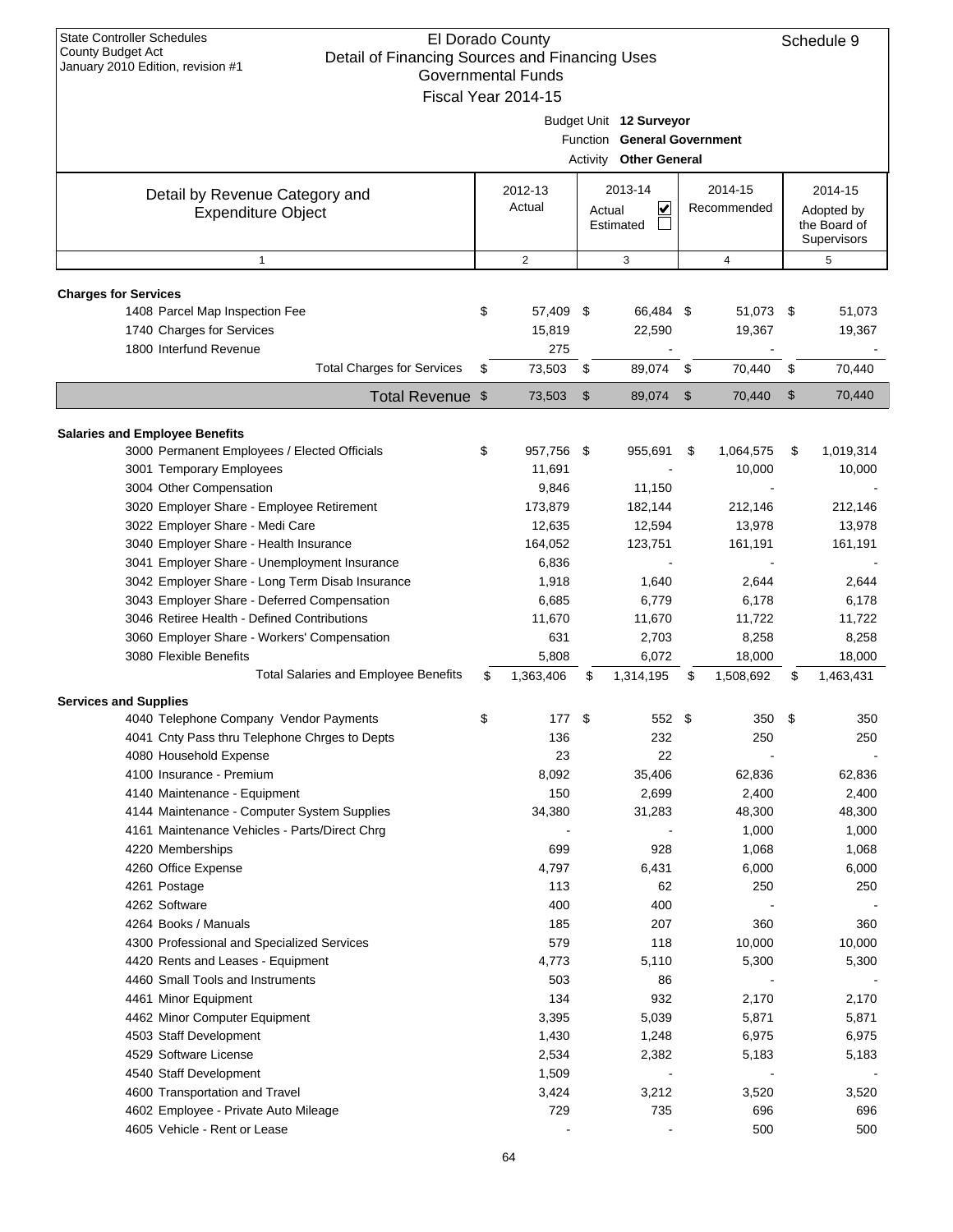| <b>State Controller Schedules</b>                                                   |     |                           |           |                               |    |             |              |                |  |     |  |     |
|-------------------------------------------------------------------------------------|-----|---------------------------|-----------|-------------------------------|----|-------------|--------------|----------------|--|-----|--|-----|
| <b>County Budget Act</b>                                                            |     | El Dorado County          |           |                               |    |             |              | Schedule 9     |  |     |  |     |
| Detail of Financing Sources and Financing Uses<br>January 2010 Edition, revision #1 |     | <b>Governmental Funds</b> |           |                               |    |             |              |                |  |     |  |     |
|                                                                                     |     |                           |           |                               |    |             |              |                |  |     |  |     |
|                                                                                     |     | Fiscal Year 2014-15       |           |                               |    |             |              |                |  |     |  |     |
|                                                                                     |     |                           |           | Budget Unit 12 Surveyor       |    |             |              |                |  |     |  |     |
|                                                                                     |     |                           |           | Function General Government   |    |             |              |                |  |     |  |     |
|                                                                                     |     |                           |           | <b>Activity Other General</b> |    |             |              |                |  |     |  |     |
| Detail by Revenue Category and                                                      |     | 2012-13                   |           | 2013-14                       |    | 2014-15     |              | 2014-15        |  |     |  |     |
| <b>Expenditure Object</b>                                                           |     | Actual                    |           | $\vert \checkmark$<br>Actual  |    | Recommended |              | Adopted by     |  |     |  |     |
|                                                                                     |     |                           | Estimated |                               |    |             | the Board of |                |  |     |  |     |
|                                                                                     |     |                           |           |                               |    |             |              | Supervisors    |  |     |  |     |
| $\mathbf{1}$                                                                        |     | $\overline{2}$            |           | 3                             |    |             |              | $\overline{4}$ |  | 5   |  |     |
| 4606 Fuel Purchases                                                                 |     | 244                       |           | 146                           |    |             |              |                |  | 500 |  | 500 |
| 4608 Hotel Accommodations                                                           |     | 4,069                     |           | 2,815                         |    | 7,900       |              | 7,900          |  |     |  |     |
| <b>Total Services and Supplies</b>                                                  | \$  | 72,473                    | \$        | 100,045                       | \$ | 171,429     | \$           | 171,429        |  |     |  |     |
| <b>Other Charges</b>                                                                |     |                           |           |                               |    |             |              |                |  |     |  |     |
| 5300 Interfund Expenditures                                                         | \$  | 191                       | \$        | 360                           | \$ | 300         | \$           | 300            |  |     |  |     |
| <b>Total Other Charges</b>                                                          | \$  | 191                       | \$        | 360                           | \$ | 300         | \$           | 300            |  |     |  |     |
| <b>Fixed Assets</b>                                                                 |     |                           |           |                               |    |             |              |                |  |     |  |     |
| 6040 Fixed Assets - Equipment                                                       | \$  | 5.979 \$                  |           | 2,148                         | \$ |             | \$           |                |  |     |  |     |
| 6041 Fixed Assets - Data Proc Sys Devel Equip                                       |     | 1,920                     |           |                               |    |             |              |                |  |     |  |     |
| 6042 Fixed Assets - Computer Sys Equipment                                          |     |                           |           | 1,757                         |    | 1,761       |              | 1,761          |  |     |  |     |
| <b>Total Fixed Assets</b>                                                           | \$  | 7,899                     | \$        | 3,905                         | \$ | 1,761       | \$           | 1,761          |  |     |  |     |
| <b>Intrafund Transfers</b>                                                          |     |                           |           |                               |    |             |              |                |  |     |  |     |
| 7220 Intrafnd: Telephone Equipment and Support                                      | \$  | 4,737                     | \$        |                               | \$ |             | \$           |                |  |     |  |     |
| 7223 Intrafnd: Mail Service                                                         |     | 2,088                     |           | 2,161                         |    | 2,251       |              | 2,251          |  |     |  |     |
| 7224 Intrafnd: Stores Support                                                       |     | 154                       |           | 73                            |    | 130         |              | 130            |  |     |  |     |
| 7229 Intrafnd: PC Support                                                           |     | 315                       |           |                               |    |             |              |                |  |     |  |     |
| 7231 Intrafnd: IS Programming Support                                               |     | 2,205                     |           | 20,438                        |    | 26,000      |              | 26,000         |  |     |  |     |
| <b>Total Intrafund Transfers</b>                                                    | \$  | 9,500                     | \$        | 22,672                        | \$ | 28,381      | \$           | 28,381         |  |     |  |     |
| <b>Total Expenditures/Appropriations</b>                                            | \$  | 1,453,470                 | \$        | 1,441,177                     | \$ | 1,710,563   | \$           | 1,665,302      |  |     |  |     |
| <b>Net Cost</b>                                                                     | -\$ | (1, 379, 967)             | \$        | (1, 352, 103)                 | \$ | (1,640,123) | \$           | (1,594,862)    |  |     |  |     |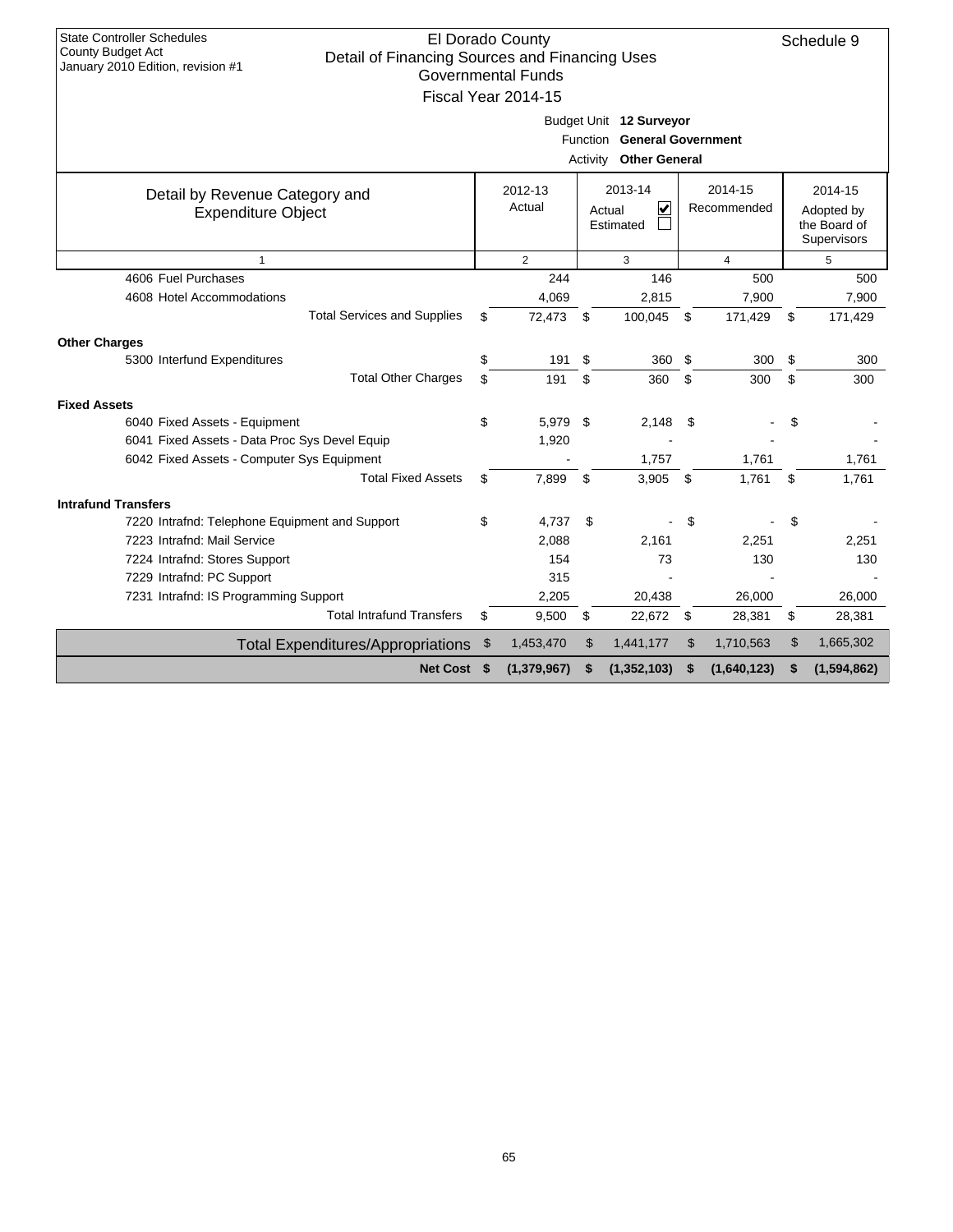| <b>State Controller Schedules</b><br>El Dorado County<br>County Budget Act<br>Detail of Financing Sources and Financing Uses<br>January 2010 Edition, revision #1<br><b>Governmental Funds</b><br>Fiscal Year 2014-15<br>Budget Unit 13 Tobacco Settlement<br>Function General Government<br>Activity<br><b>Other General</b> |          |                                                                                    |                               |                |                                                      |  |  |
|-------------------------------------------------------------------------------------------------------------------------------------------------------------------------------------------------------------------------------------------------------------------------------------------------------------------------------|----------|------------------------------------------------------------------------------------|-------------------------------|----------------|------------------------------------------------------|--|--|
| Detail by Revenue Category and<br><b>Expenditure Object</b>                                                                                                                                                                                                                                                                   |          | 2013-14<br>2014-15<br>2012-13<br>Actual<br>Recommended<br>V<br>Actual<br>Estimated |                               |                | 2014-15<br>Adopted by<br>the Board of<br>Supervisors |  |  |
| $\mathbf{1}$                                                                                                                                                                                                                                                                                                                  |          | $\overline{2}$                                                                     | 3                             | $\overline{4}$ | 5                                                    |  |  |
| <b>Revenue from Use of Money and Property</b><br>0400 Interest                                                                                                                                                                                                                                                                | \$       | 28                                                                                 | - \$                          | \$             | \$                                                   |  |  |
| Total Revenue from Use of Money and Property                                                                                                                                                                                                                                                                                  | \$       | 28                                                                                 | \$                            | \$             | \$                                                   |  |  |
| Total Revenue \$                                                                                                                                                                                                                                                                                                              |          | 28                                                                                 | $\mathfrak{F}$<br>1           | $\mathfrak{L}$ | $\mathfrak{S}$                                       |  |  |
| <b>Other Financing Uses</b><br>7000 Operating Transfers Out<br><b>Total Other Financing Uses</b>                                                                                                                                                                                                                              | \$<br>\$ |                                                                                    | \$<br>13,956<br>13,956<br>\$. | \$<br>\$       | \$<br>\$                                             |  |  |
| Total Expenditures/Appropriations \$                                                                                                                                                                                                                                                                                          |          |                                                                                    | 13,956<br>\$                  | \$             | S                                                    |  |  |
| Net Cost \$                                                                                                                                                                                                                                                                                                                   |          | 28                                                                                 | \$<br>(13, 955)               | \$             | S                                                    |  |  |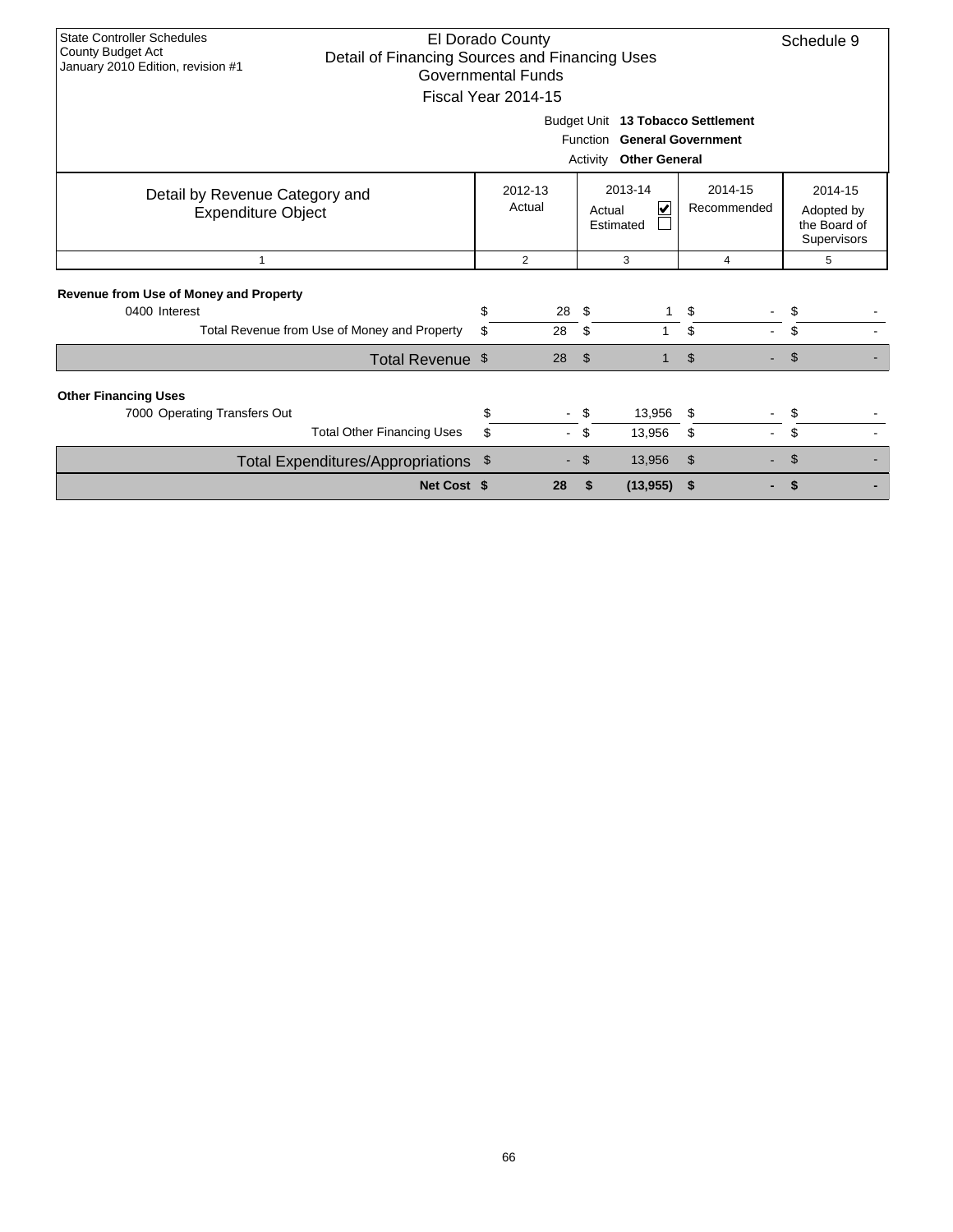| Budget Unit 13 Federal Forest Reserve<br>Function General Government<br>Activity Other General                                                                                                            |            |  |  |  |  |  |  |  |  |  |
|-----------------------------------------------------------------------------------------------------------------------------------------------------------------------------------------------------------|------------|--|--|--|--|--|--|--|--|--|
|                                                                                                                                                                                                           |            |  |  |  |  |  |  |  |  |  |
| 2013-14<br>2014-15<br>2012-13<br>2014-15<br>Detail by Revenue Category and<br>Actual<br>V<br>Recommended<br>Actual<br><b>Expenditure Object</b><br>Adopted by<br>the Board of<br>Estimated<br>Supervisors |            |  |  |  |  |  |  |  |  |  |
| 2<br>$\mathbf{1}$<br>3<br>$\overline{4}$<br>5                                                                                                                                                             |            |  |  |  |  |  |  |  |  |  |
| Revenue from Use of Money and Property                                                                                                                                                                    |            |  |  |  |  |  |  |  |  |  |
| 0400 Interest<br>\$<br>505<br>\$<br>260<br>\$<br>\$                                                                                                                                                       |            |  |  |  |  |  |  |  |  |  |
| \$<br>Total Revenue from Use of Money and Property<br>\$<br>\$<br>\$<br>505<br>260                                                                                                                        |            |  |  |  |  |  |  |  |  |  |
| Intergovernmental Revenue - Federal                                                                                                                                                                       |            |  |  |  |  |  |  |  |  |  |
| \$<br>151,706 \$<br>1070 Federal - Forest Reserve Revenue<br>136,673<br>\$<br>\$                                                                                                                          |            |  |  |  |  |  |  |  |  |  |
| \$<br>Total Intergovernmental Revenue - Federal<br>151,706<br>\$<br>136,673<br>\$<br>\$                                                                                                                   |            |  |  |  |  |  |  |  |  |  |
| <b>Other Financing Sources</b>                                                                                                                                                                            |            |  |  |  |  |  |  |  |  |  |
| \$<br>\$<br>2020 Operating Transfers In<br>24,978<br>\$<br>\$                                                                                                                                             |            |  |  |  |  |  |  |  |  |  |
| <b>Total Other Financing Sources</b><br>\$<br>\$<br>\$<br>24,978<br>\$                                                                                                                                    |            |  |  |  |  |  |  |  |  |  |
| \$<br>$\mathfrak{S}$<br>Total Revenue \$<br>152,211<br>$\mathfrak{S}$<br>161,912                                                                                                                          |            |  |  |  |  |  |  |  |  |  |
|                                                                                                                                                                                                           |            |  |  |  |  |  |  |  |  |  |
| <b>Services and Supplies</b><br>7,782 \$<br>51,000                                                                                                                                                        | 68,347     |  |  |  |  |  |  |  |  |  |
| 4501 Special Projects<br>\$<br>\$<br>\$<br><b>Total Services and Supplies</b><br>7.782<br>\$<br>\$<br>\$<br>\$<br>51,000                                                                                  | 68,347     |  |  |  |  |  |  |  |  |  |
|                                                                                                                                                                                                           |            |  |  |  |  |  |  |  |  |  |
| <b>Other Financing Uses</b><br>7000 Operating Transfers Out<br>\$<br>267,352<br>\$<br>\$<br>\$                                                                                                            | 68,346     |  |  |  |  |  |  |  |  |  |
| <b>Total Other Financing Uses</b><br>\$<br>\$<br>\$<br>\$<br>267,352<br>$\blacksquare$                                                                                                                    | 68,346     |  |  |  |  |  |  |  |  |  |
| $\mathfrak{S}$<br>\$<br>$\mathfrak{S}$<br>275,134<br>51,000<br>Total Expenditures/Appropriations \$                                                                                                       | 136,693    |  |  |  |  |  |  |  |  |  |
| \$<br>Net Cost \$<br>$(122, 923)$ \$<br>110,912<br>\$                                                                                                                                                     | (136, 693) |  |  |  |  |  |  |  |  |  |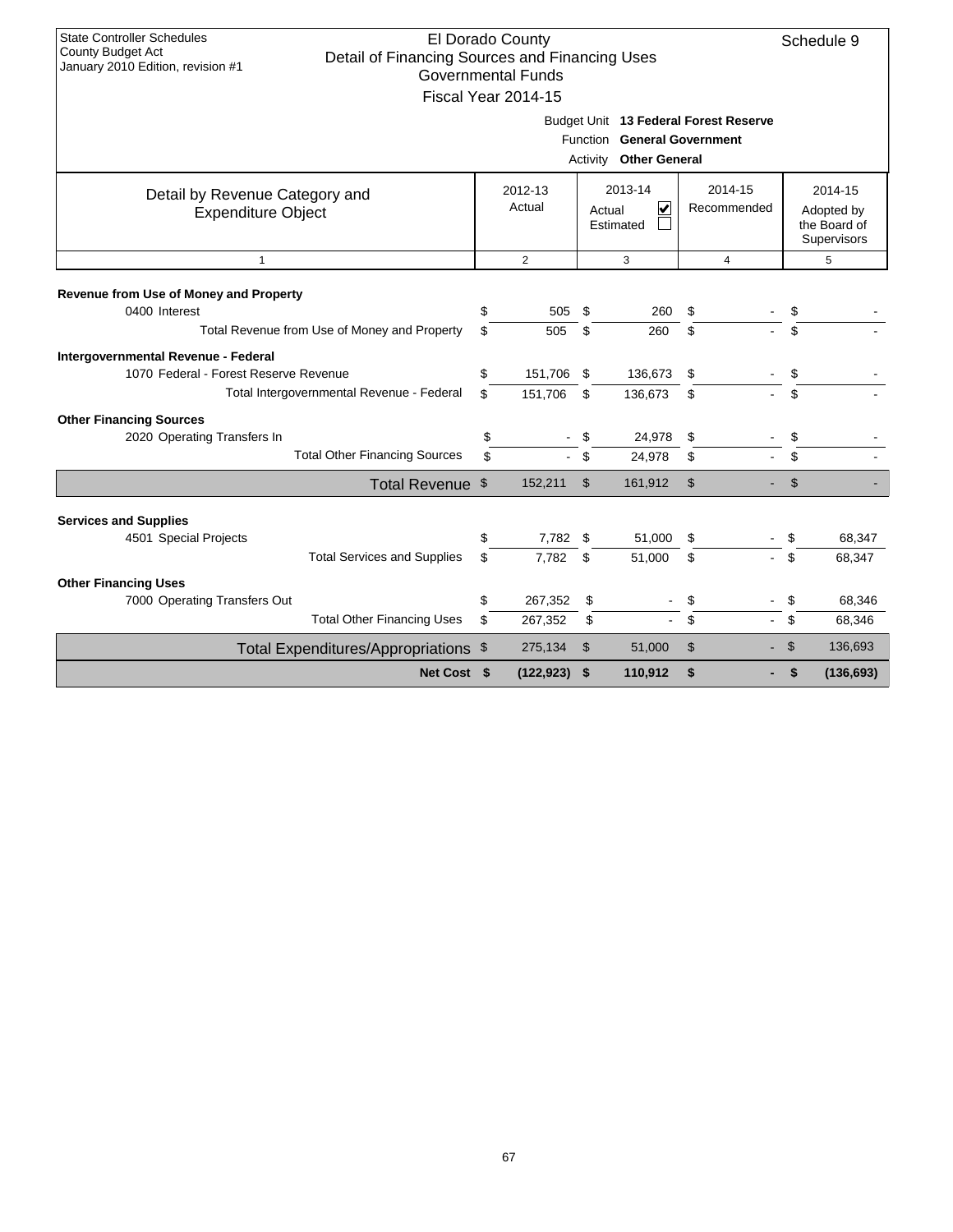| <b>State Controller Schedules</b><br>El Dorado County<br><b>County Budget Act</b><br>Detail of Financing Sources and Financing Uses<br>January 2010 Edition, revision #1<br><b>Governmental Funds</b><br>Fiscal Year 2014-15 |    |                   |    |                                                       |    |                                          | Schedule 9                                           |
|------------------------------------------------------------------------------------------------------------------------------------------------------------------------------------------------------------------------------|----|-------------------|----|-------------------------------------------------------|----|------------------------------------------|------------------------------------------------------|
|                                                                                                                                                                                                                              |    |                   |    | Function General Government<br>Activity Other General |    | Budget Unit 15 Gen Fund Other Operations |                                                      |
| Detail by Revenue Category and<br><b>Expenditure Object</b>                                                                                                                                                                  |    | 2012-13<br>Actual |    | 2013-14<br>V<br>Actual<br>Estimated                   |    | 2014-15<br>Recommended                   | 2014-15<br>Adopted by<br>the Board of<br>Supervisors |
| $\mathbf{1}$                                                                                                                                                                                                                 |    | 2                 |    | 3                                                     |    | 4                                        | 5                                                    |
|                                                                                                                                                                                                                              |    |                   |    |                                                       |    |                                          |                                                      |
| <b>Taxes</b><br>0100 Property Taxes - Current Secured                                                                                                                                                                        | \$ | 51,534,421        | S  | 52,448,731                                            | \$ | 54,774,000                               | \$<br>55,071,168                                     |
| 0110 Property Taxes - Current Unsecured                                                                                                                                                                                      |    | 1,070,448         |    | 1,052,249                                             |    | 1,224,000                                | 1,104,860                                            |
| 0120 Property Taxes - Prior Secured                                                                                                                                                                                          |    | (25, 991)         |    | (12,092)                                              |    | (25,500)                                 | (12,697)                                             |
| 0130 Property Taxes - Prior Unsecured                                                                                                                                                                                        |    | 22,964            |    | (8, 393)                                              |    |                                          |                                                      |
| 0140 Supplemental Property Taxes - Current                                                                                                                                                                                   |    | 19,580            |    | 796,828                                               |    | 51,000                                   | 300,000                                              |
| 0150 Supplemental Property Taxes - Prior                                                                                                                                                                                     |    | 126,526           |    | 310,837                                               |    | 306,000                                  | 326,379                                              |
| 0160 Sales and Use Tax                                                                                                                                                                                                       |    | 7,250,826         |    | 7,608,572                                             |    | 8,505,000                                | 7,989,001                                            |
| 0162 In-Lieu Local Sales and Use Tax                                                                                                                                                                                         |    | 2,332,151         |    | 2,639,090                                             |    | 2,940,000                                | 2,771,045                                            |
| 0171 Hotel and Motel Occupancy Tax                                                                                                                                                                                           |    | 1,967,594         |    | 2,125,202                                             |    | 2,244,000                                | 2,169,882                                            |
| 0172 Property Transfer Tax                                                                                                                                                                                                   |    | 1,751,015         |    | 1,924,898                                             |    | 2,040,000                                | 2,021,143                                            |
| 0174 Timber Yield Tax                                                                                                                                                                                                        |    | 52,913            |    | 86,654                                                |    | 67,556                                   | 85,000                                               |
| 0178 Tax Loss Reserve                                                                                                                                                                                                        |    | 4,074,427         |    | 3,040,962                                             |    | 3,000,000                                | 3,000,000                                            |
| 0179 Property Tax In-Lieu of Vehicle License Fee                                                                                                                                                                             |    | 15,987,974        |    | 16,155,386                                            |    | 16,478,494                               | 16,963,155                                           |
| <b>Total Taxes</b>                                                                                                                                                                                                           | \$ | 86,164,847        |    | 88,168,924                                            | S  | 91,604,550                               | \$<br>91,788,936                                     |
| <b>Licenses, Permits and Franchises</b>                                                                                                                                                                                      |    |                   |    |                                                       |    |                                          |                                                      |
| 0251 Franchise - Garbage                                                                                                                                                                                                     | \$ | 275,000 \$        |    | 275,000 \$                                            |    | 275,000                                  | \$<br>318,936                                        |
| 0252 Franchise - Cable                                                                                                                                                                                                       |    | 544,673           |    | 701,397                                               |    | 600,000                                  | 700,000                                              |
| Total Licenses, Permits and Franchises                                                                                                                                                                                       | S  | 819,673           | \$ | 976,397                                               | \$ | 875,000                                  | \$<br>1,018,936                                      |
| <b>Fines, Forfeitures and Penalties</b>                                                                                                                                                                                      |    |                   |    |                                                       |    |                                          |                                                      |
| 0341 Restitution Fee                                                                                                                                                                                                         | \$ | 150               | \$ |                                                       | \$ |                                          |                                                      |
| 0346 Asset Forfeiture - State                                                                                                                                                                                                |    |                   |    | 278                                                   |    |                                          |                                                      |
| 0360 Penalties and Costs on Delinquent Taxes                                                                                                                                                                                 |    | 283,757           |    | 377,610                                               |    | 375,000                                  | 375,000                                              |
| Total Fines, Forfeitures and Penalties                                                                                                                                                                                       | \$ | 283,907           | \$ | 377,888                                               | \$ | 375,000                                  | \$<br>375,000                                        |
|                                                                                                                                                                                                                              |    |                   |    |                                                       |    |                                          |                                                      |
| Revenue from Use of Money and Property                                                                                                                                                                                       |    |                   |    |                                                       |    |                                          |                                                      |
| 0400 Interest                                                                                                                                                                                                                | \$ | 85,783 \$         |    | 147,618 \$                                            |    | 160,000                                  | \$<br>150,000                                        |
| Total Revenue from Use of Money and Property                                                                                                                                                                                 | \$ | 85,783            | \$ | 147,618                                               | \$ | 160,000                                  | \$<br>150,000                                        |
| Intergovernmental Revenue - State                                                                                                                                                                                            |    |                   |    |                                                       |    |                                          |                                                      |
| 0540 State - Motor Vehicle In-lieu Tax                                                                                                                                                                                       | \$ | 79,074 \$         |    | 65,445 \$                                             |    | 80,000                                   | \$<br>70,000                                         |
| 0543 State - Vehicle License Collection                                                                                                                                                                                      |    | 66,131            |    | 66,131                                                |    | 66,131                                   | 66,131                                               |
| 0545 State - Veh Lic Realignment - Health                                                                                                                                                                                    |    | 5,177,946         |    | 4,721,221                                             |    | 3,743,505                                | 3,743,505                                            |
| 0546 State - Veh Lic Realignment - Soc Serv                                                                                                                                                                                  |    | 231,666           |    | 1,160,201                                             |    | 1,271,768                                | 1,033,196                                            |
| 0820 State - Homeowners' Property Tax Relief                                                                                                                                                                                 |    | 596,567           |    | 594,949                                               |    | 595,000                                  | 595,000                                              |
| 0881 State - Mandated Reimbursements                                                                                                                                                                                         |    | 1,568             |    |                                                       |    | 20,000                                   | 439,000                                              |
| 0908 State - Tobacco Settlement Fund                                                                                                                                                                                         |    |                   |    | 1,434,891                                             |    | 1,500,000                                | 1,500,000                                            |
| Total Intergovernmental Revenue - State                                                                                                                                                                                      | \$ | 6,152,951         | \$ | 8,042,837                                             | S  | 7,276,404                                | \$<br>7,446,832                                      |
| Intergovernmental Revenue - Federal                                                                                                                                                                                          |    |                   |    |                                                       |    |                                          |                                                      |
| 1080 Federal - Grazing Fee                                                                                                                                                                                                   | \$ | 70 \$             |    | 59 \$                                                 |    | 70                                       | \$<br>70                                             |
| 1090 Federal - In-Lieu Taxes                                                                                                                                                                                                 |    | 184,931           |    | 327,838                                               |    | 190,000                                  | 300,000                                              |
| Total Intergovernmental Revenue - Federal                                                                                                                                                                                    | S  | 185,001           | \$ | 327,896                                               | \$ | 190,070                                  | \$<br>300,070                                        |
| <b>Revenue Other Governmental Agencies</b>                                                                                                                                                                                   |    |                   |    |                                                       |    |                                          |                                                      |
| 1200 Other - Governmental Agencies                                                                                                                                                                                           | \$ | 262,823 \$        |    | 219,404 \$                                            |    | 220,000                                  | \$<br>220,000                                        |
| 1207 Shingle Springs Rancheria                                                                                                                                                                                               |    | 5,100,000         |    | 5,100,000                                             |    | 5,100,000                                | 5,100,000                                            |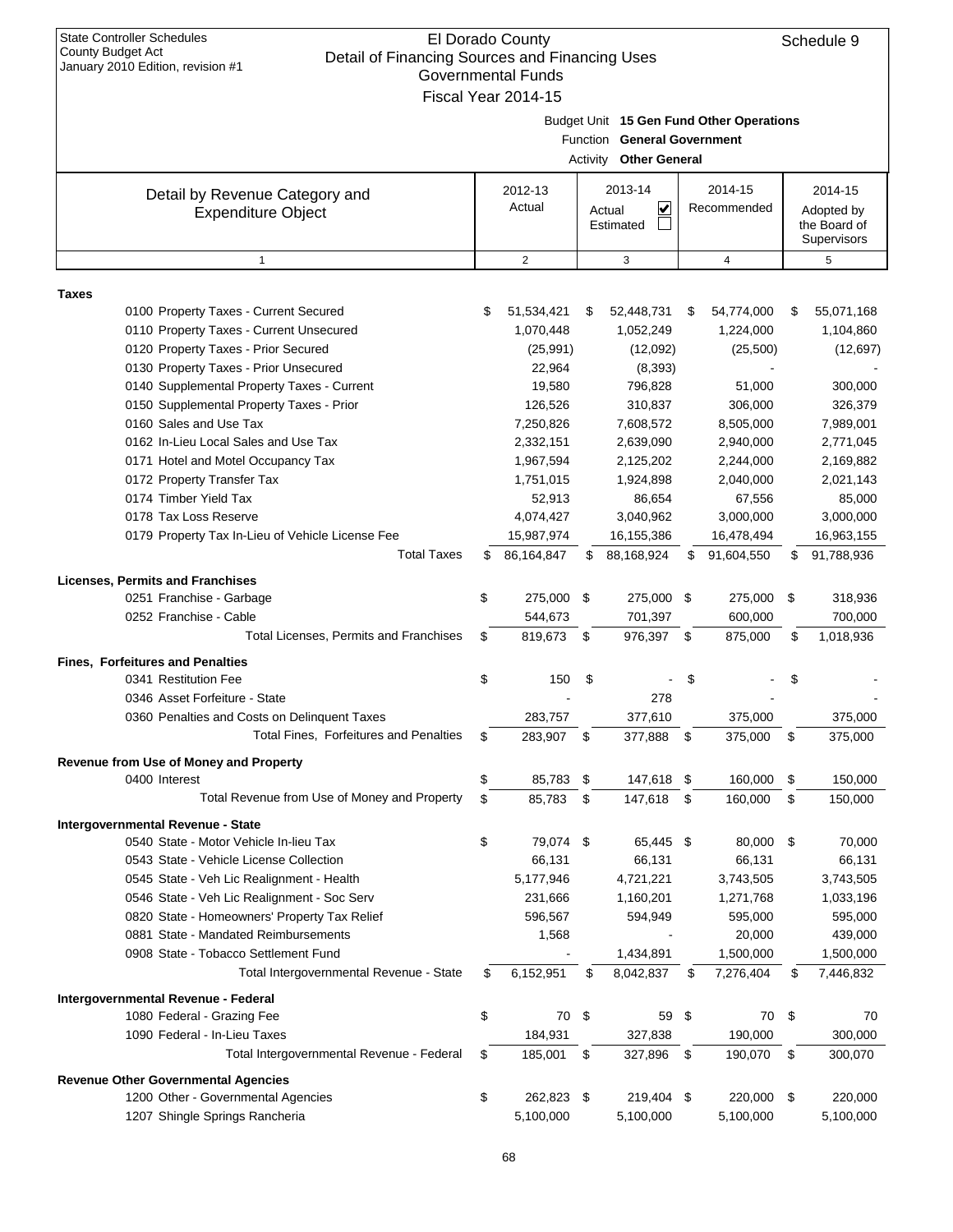| <b>State Controller Schedules</b><br>El Dorado County<br>Schedule 9<br>County Budget Act<br>Detail of Financing Sources and Financing Uses<br>January 2010 Edition, revision #1<br><b>Governmental Funds</b><br>Fiscal Year 2014-15 |                                               |          |                        |          |                                                       |          |                                          |          |                                                      |
|-------------------------------------------------------------------------------------------------------------------------------------------------------------------------------------------------------------------------------------|-----------------------------------------------|----------|------------------------|----------|-------------------------------------------------------|----------|------------------------------------------|----------|------------------------------------------------------|
|                                                                                                                                                                                                                                     |                                               |          |                        |          | Function General Government<br>Activity Other General |          | Budget Unit 15 Gen Fund Other Operations |          |                                                      |
| Detail by Revenue Category and<br><b>Expenditure Object</b>                                                                                                                                                                         |                                               |          | 2012-13<br>Actual      |          | 2013-14<br>$\vert \checkmark$<br>Actual<br>Estimated  |          | 2014-15<br>Recommended                   |          | 2014-15<br>Adopted by<br>the Board of<br>Supervisors |
| $\mathbf{1}$                                                                                                                                                                                                                        |                                               |          | $\overline{2}$         |          | 3                                                     |          | 4                                        |          | 5                                                    |
| <b>Charges for Services</b>                                                                                                                                                                                                         | Total Revenue Other Governmental Agencies     | \$       | 5,362,823              | \$       | 5,319,404                                             | \$       | 5,320,000                                | \$       | 5,320,000                                            |
| 1300 Assessment and Tax Collection Fees                                                                                                                                                                                             |                                               | \$       | 1,982,491              | \$       | 1,504,650                                             | \$       | 1,504,650                                | \$       | 1,504,650                                            |
| 1600 Recording Fees                                                                                                                                                                                                                 |                                               |          | 259,861                |          | 168,406                                               |          | 175,000                                  |          | 175,000                                              |
| 1800 Interfund Revenue                                                                                                                                                                                                              |                                               |          | 1,263,850              |          | (160, 033)                                            |          | 2,953,768                                |          | 2,953,768                                            |
|                                                                                                                                                                                                                                     | <b>Total Charges for Services</b>             | \$       | 3,506,202              | \$       | 1,513,023                                             | \$       | 4,633,418                                | \$       | 4,633,418                                            |
| <b>Miscellaneous Revenues</b>                                                                                                                                                                                                       |                                               |          |                        |          |                                                       |          |                                          |          |                                                      |
| 1940 Miscellaneous Revenue                                                                                                                                                                                                          |                                               | \$       | 31,956 \$              |          | 18,912                                                | -\$      |                                          | \$       |                                                      |
| 1952 Unclaimed Cash                                                                                                                                                                                                                 | <b>Total Miscellaneous Revenues</b>           | \$       | 31,956                 | \$       | 123,628<br>142,540                                    | \$       |                                          | \$       |                                                      |
|                                                                                                                                                                                                                                     |                                               |          |                        |          |                                                       |          |                                          |          |                                                      |
| <b>Other Financing Sources</b><br>2020 Operating Transfers In                                                                                                                                                                       |                                               | \$       |                        | \$       |                                                       | \$       |                                          | \$       |                                                      |
|                                                                                                                                                                                                                                     | <b>Total Other Financing Sources</b>          | \$       | 7,745,184<br>7,745,184 | \$       | 13,956<br>13,956                                      | \$       |                                          | \$       |                                                      |
|                                                                                                                                                                                                                                     |                                               |          |                        |          |                                                       |          |                                          |          |                                                      |
|                                                                                                                                                                                                                                     | <b>Total Revenue</b>                          |          | \$110,338,327          |          | \$105,030,484                                         |          | \$110,434,442                            |          | \$111,033,192                                        |
| <b>Salaries and Employee Benefits</b>                                                                                                                                                                                               |                                               |          |                        |          |                                                       |          |                                          |          |                                                      |
| 3000 Permanent Employees / Elected Officials                                                                                                                                                                                        |                                               | \$       | 16,320                 | - \$     | 19,541 \$                                             |          | 20,000                                   | -\$      | 20,000                                               |
| 3060 Employer Share - Workers' Compensation                                                                                                                                                                                         |                                               |          |                        |          | 53                                                    |          |                                          |          |                                                      |
|                                                                                                                                                                                                                                     | <b>Total Salaries and Employee Benefits</b>   | \$       | 16.320                 | \$       | 19,594                                                | \$       | 20,000                                   | \$       | 20,000                                               |
| <b>Services and Supplies</b>                                                                                                                                                                                                        |                                               |          |                        |          |                                                       |          |                                          |          |                                                      |
| 4060 Food and Food Products                                                                                                                                                                                                         |                                               | \$       | 2,308                  | \$       |                                                       | \$       |                                          | \$       |                                                      |
| 4100 Insurance - Premium                                                                                                                                                                                                            |                                               |          |                        |          | 72                                                    |          |                                          |          |                                                      |
| 4260 Office Expense                                                                                                                                                                                                                 |                                               |          | 384                    |          |                                                       |          |                                          |          |                                                      |
| 4300 Professional and Specialized Services                                                                                                                                                                                          |                                               |          | 224,708                |          | 96,306                                                |          | 112,000                                  |          | 108,500                                              |
| 4313 Legal Services                                                                                                                                                                                                                 |                                               |          | 29,074                 |          |                                                       |          |                                          |          |                                                      |
| 4400 Publication and Legal Notices<br>4500 Special Departmental Expense                                                                                                                                                             |                                               |          | 6,838<br>14            |          |                                                       |          | 8,500                                    |          | 8,500                                                |
| 4501 Special Projects                                                                                                                                                                                                               |                                               |          | 250,000                |          | 318,500                                               |          | 300,000                                  |          | 375,000                                              |
|                                                                                                                                                                                                                                     | <b>Total Services and Supplies</b>            | \$       | 513,327                | - \$     | 414,878                                               | -\$      | 420,500                                  | \$       | 492,000                                              |
|                                                                                                                                                                                                                                     |                                               |          |                        |          |                                                       |          |                                          |          |                                                      |
| <b>Other Charges</b><br>5240 Contribution To Non-county Governmental                                                                                                                                                                |                                               | \$       | 3,183,217              | \$       | 3,984,183                                             | \$       | 3,046,223                                | \$       | 4,009,442                                            |
| 5300 Interfund Expenditures                                                                                                                                                                                                         |                                               |          | 107,841                |          |                                                       |          |                                          |          |                                                      |
|                                                                                                                                                                                                                                     | <b>Total Other Charges</b>                    | \$       | 3,291,057              | \$       | 3,984,183                                             | \$       | 3,046,223                                | \$       | 4,009,442                                            |
| <b>Other Financing Uses</b>                                                                                                                                                                                                         |                                               |          |                        |          |                                                       |          |                                          |          |                                                      |
| 7000 Operating Transfers Out                                                                                                                                                                                                        |                                               | \$       | 12,200,829             | \$       | 18,829,227                                            | \$       | 26,529,393                               | \$       | 25,133,600                                           |
|                                                                                                                                                                                                                                     | <b>Total Other Financing Uses</b>             | \$       | 12,200,829             | \$       | 18,829,227                                            | \$       | 26,529,393                               | \$       | 25,133,600                                           |
| <b>Intrafund Abatement</b>                                                                                                                                                                                                          |                                               |          |                        |          |                                                       |          |                                          |          |                                                      |
| 7367 Intrfnd Abatemnt: Child Support Services                                                                                                                                                                                       | <b>Total Intrafund Abatement</b>              | \$       | $(61, 264)$ \$         |          | 104,721                                               | \$       | (290, 979)                               | \$       | (290, 979)                                           |
|                                                                                                                                                                                                                                     |                                               | \$       | $(61, 264)$ \$         |          | 104,721                                               | \$       | (290, 979)                               | \$       | (290, 979)                                           |
| <b>Appropriations for Contingencies</b>                                                                                                                                                                                             |                                               |          |                        |          |                                                       |          |                                          |          |                                                      |
| 7700 Contingency                                                                                                                                                                                                                    | <b>Total Appropriations for Contingencies</b> | \$<br>\$ |                        | \$<br>\$ |                                                       | \$<br>\$ | 6,450,000<br>6,450,000                   | \$<br>\$ | 3,889,368<br>3,889,368                               |
|                                                                                                                                                                                                                                     |                                               |          |                        |          |                                                       |          |                                          |          |                                                      |
|                                                                                                                                                                                                                                     | <b>Total Expenditures/Appropriations</b>      | \$       | 15,960,269             | \$       | 23,352,602                                            | \$       | 36, 175, 137                             | \$       | 33,253,431                                           |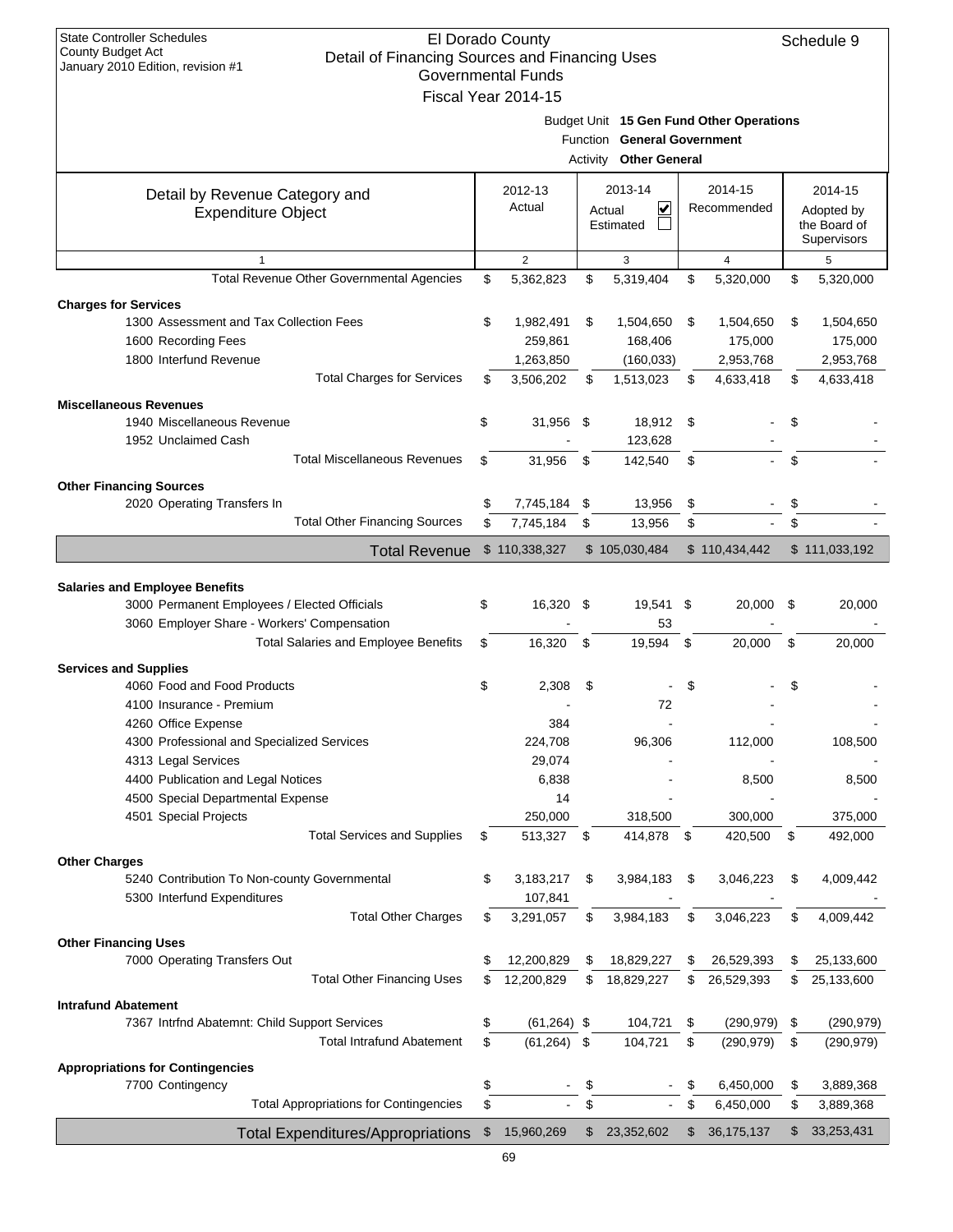| <b>State Controller Schedules</b><br>County Budget Act<br>January 2010 Edition, revision #1 | El Dorado County<br>Detail of Financing Sources and Financing Uses<br>Governmental Funds<br>Fiscal Year 2014-15 | Schedule 9        |                                                           |                        |                                                      |  |  |  |  |  |
|---------------------------------------------------------------------------------------------|-----------------------------------------------------------------------------------------------------------------|-------------------|-----------------------------------------------------------|------------------------|------------------------------------------------------|--|--|--|--|--|
|                                                                                             | Budget Unit 15 Gen Fund Other Operations<br>Function General Government<br>Activity<br><b>Other General</b>     |                   |                                                           |                        |                                                      |  |  |  |  |  |
| Detail by Revenue Category and<br><b>Expenditure Object</b>                                 |                                                                                                                 | 2012-13<br>Actual | 2013-14<br>$\vert \checkmark\vert$<br>Actual<br>Estimated | 2014-15<br>Recommended | 2014-15<br>Adopted by<br>the Board of<br>Supervisors |  |  |  |  |  |
|                                                                                             |                                                                                                                 | $\overline{2}$    | 3                                                         | 4                      | 5                                                    |  |  |  |  |  |
|                                                                                             | <b>Net Cost</b>                                                                                                 | 94,378,058        | 81,677,882<br>SS.                                         | 74,259,305<br>æ.       | 77,779,761<br>æ.                                     |  |  |  |  |  |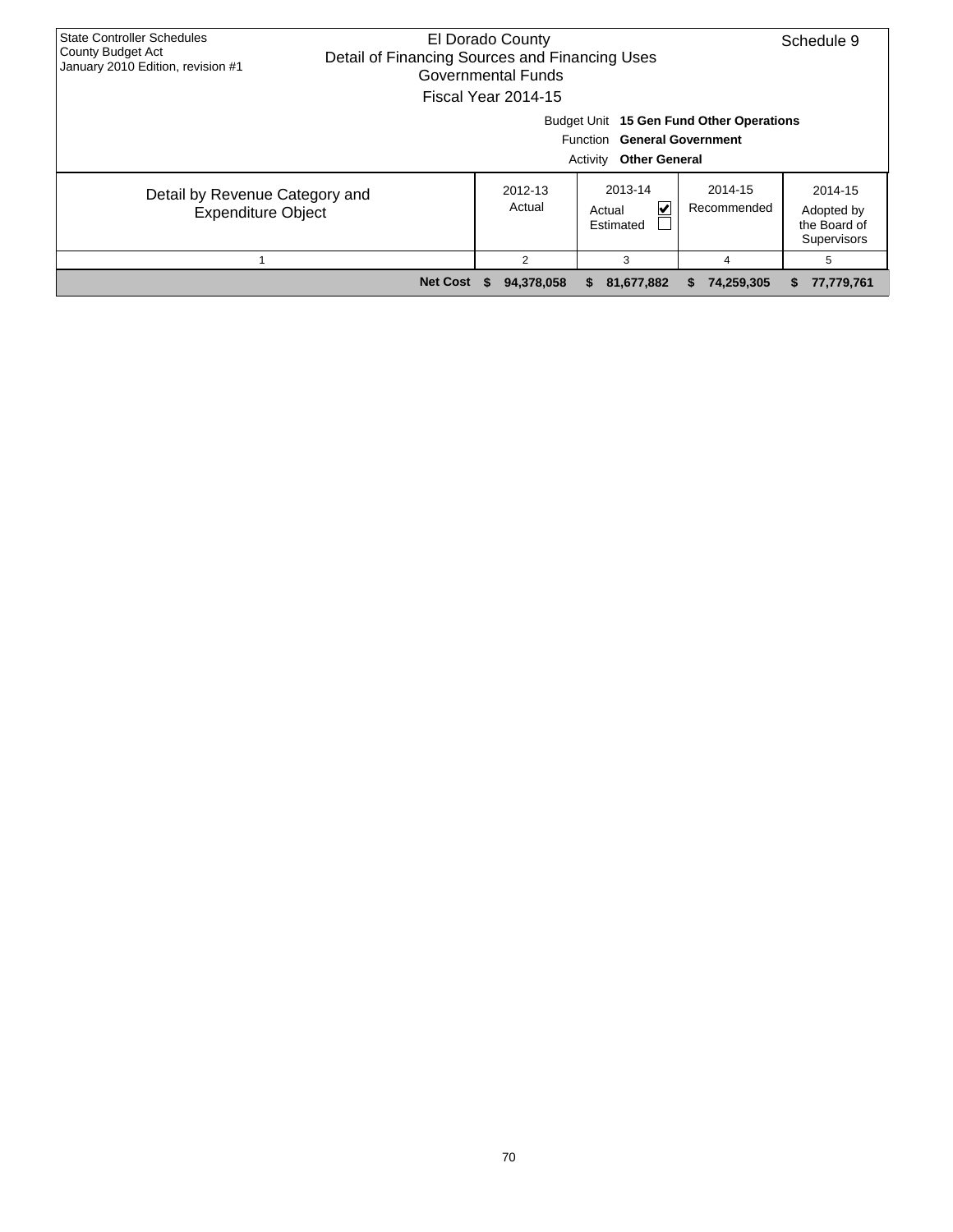| <b>State Controller Schedules</b><br>El Dorado County<br>County Budget Act<br>Detail of Financing Sources and Financing Uses<br>January 2010 Edition, revision #1<br><b>Governmental Funds</b><br>Fiscal Year 2014-15 |    |                   |    |                                      |                        |           |                                                      | Schedule 9 |
|-----------------------------------------------------------------------------------------------------------------------------------------------------------------------------------------------------------------------|----|-------------------|----|--------------------------------------|------------------------|-----------|------------------------------------------------------|------------|
| Budget Unit 19 Grand Jury<br>Function Public Protection<br>Activity Judicial                                                                                                                                          |    |                   |    |                                      |                        |           |                                                      |            |
| Detail by Revenue Category and<br><b>Expenditure Object</b>                                                                                                                                                           |    | 2012-13<br>Actual |    | 2013-14<br>∣✔<br>Actual<br>Estimated | 2014-15<br>Recommended |           | 2014-15<br>Adopted by<br>the Board of<br>Supervisors |            |
| $\mathbf{1}$                                                                                                                                                                                                          |    | $\overline{2}$    |    | 3                                    |                        | 4         | 5                                                    |            |
| <b>Salaries and Employee Benefits</b>                                                                                                                                                                                 |    |                   |    |                                      |                        |           |                                                      |            |
| 3046 Retiree Health - Defined Contributions<br>3060 Employer Share - Workers' Compensation                                                                                                                            | \$ | 486<br>34         | \$ |                                      | \$                     |           | \$                                                   |            |
| Total Salaries and Employee Benefits                                                                                                                                                                                  | \$ | 520               | \$ |                                      | \$                     |           | \$                                                   |            |
| <b>Services and Supplies</b>                                                                                                                                                                                          |    |                   |    |                                      |                        |           |                                                      |            |
| 4041 Cnty Pass thru Telephone Chrges to Depts                                                                                                                                                                         | \$ | 4                 | \$ | 118 \$                               |                        | 50        | \$                                                   | 50         |
| 4080 Household Expense                                                                                                                                                                                                |    |                   |    | 65                                   |                        |           |                                                      |            |
| 4100 Insurance - Premium                                                                                                                                                                                              |    | 3,367             |    |                                      |                        |           |                                                      |            |
| 4127 Grand Jury Expense                                                                                                                                                                                               |    | 14,100            |    | 18,243                               |                        | 28,000    |                                                      | 28,000     |
| 4260 Office Expense                                                                                                                                                                                                   |    | 1,258             |    | 312                                  |                        | 1,500     |                                                      | 1,500      |
| 4261 Postage                                                                                                                                                                                                          |    | 120               |    |                                      |                        | 500       |                                                      | 500        |
| 4266 Printing / Duplicating                                                                                                                                                                                           |    | 610               |    | 790                                  |                        | 650       |                                                      | 650        |
| 4300 Professional and Specialized Services                                                                                                                                                                            |    | 112               |    | 1,004                                |                        | 5,000     |                                                      | 5,000      |
| 4313 Legal Services                                                                                                                                                                                                   |    | 434               |    |                                      |                        |           |                                                      |            |
| 4420 Rents and Leases - Equipment                                                                                                                                                                                     |    | 2,425             |    | 2,651                                |                        | 2,500     |                                                      | 2,500      |
| 4500 Special Departmental Expense                                                                                                                                                                                     |    | 43                |    |                                      |                        |           |                                                      |            |
| 4503 Staff Development                                                                                                                                                                                                |    | 1,275             |    | 2,140                                |                        | 2,850     |                                                      | 2,850      |
| 4600 Transportation and Travel                                                                                                                                                                                        |    | 329               |    | 1,105                                |                        | 1,500     |                                                      | 1,500      |
| 4602 Employee - Private Auto Mileage                                                                                                                                                                                  |    | 17,831            |    | 21,188                               |                        | 35,000    |                                                      | 35,000     |
| <b>Total Services and Supplies</b>                                                                                                                                                                                    | \$ | 41,908            | \$ | 47,616                               | \$                     | 77,550    | \$                                                   | 77,550     |
| <b>Intrafund Transfers</b>                                                                                                                                                                                            |    |                   |    |                                      |                        |           |                                                      |            |
| 7200 Intrafund Transfers                                                                                                                                                                                              | \$ |                   | \$ |                                      | \$                     | 300       | \$                                                   | 300        |
| 7220 Intrafnd: Telephone Equipment and Support                                                                                                                                                                        |    | 356               |    |                                      |                        |           |                                                      |            |
| 7223 Intrafnd: Mail Service                                                                                                                                                                                           |    | 2,072             |    | 2,112                                |                        | 2,254     |                                                      | 2,254      |
| 7224 Intrafnd: Stores Support                                                                                                                                                                                         |    | 26                |    |                                      |                        | 43        |                                                      | 43         |
| 7229 Intrafnd: PC Support                                                                                                                                                                                             |    | 180               |    |                                      |                        |           |                                                      |            |
| 7231 Intrafnd: IS Programming Support                                                                                                                                                                                 |    | 45                |    | 1,222                                |                        |           |                                                      |            |
| <b>Total Intrafund Transfers</b>                                                                                                                                                                                      | \$ | 2,679             | \$ | $3,334$ \$                           |                        | 2,597     | \$                                                   | 2,597      |
| Total Expenditures/Appropriations \$                                                                                                                                                                                  |    | 45,107            | \$ | 50,950                               | $\sqrt{2}$             | 80,147    | \$                                                   | 80,147     |
| Net Cost \$                                                                                                                                                                                                           |    | (45, 107)         | \$ | (50, 950)                            | \$                     | (80, 147) | \$                                                   | (80, 147)  |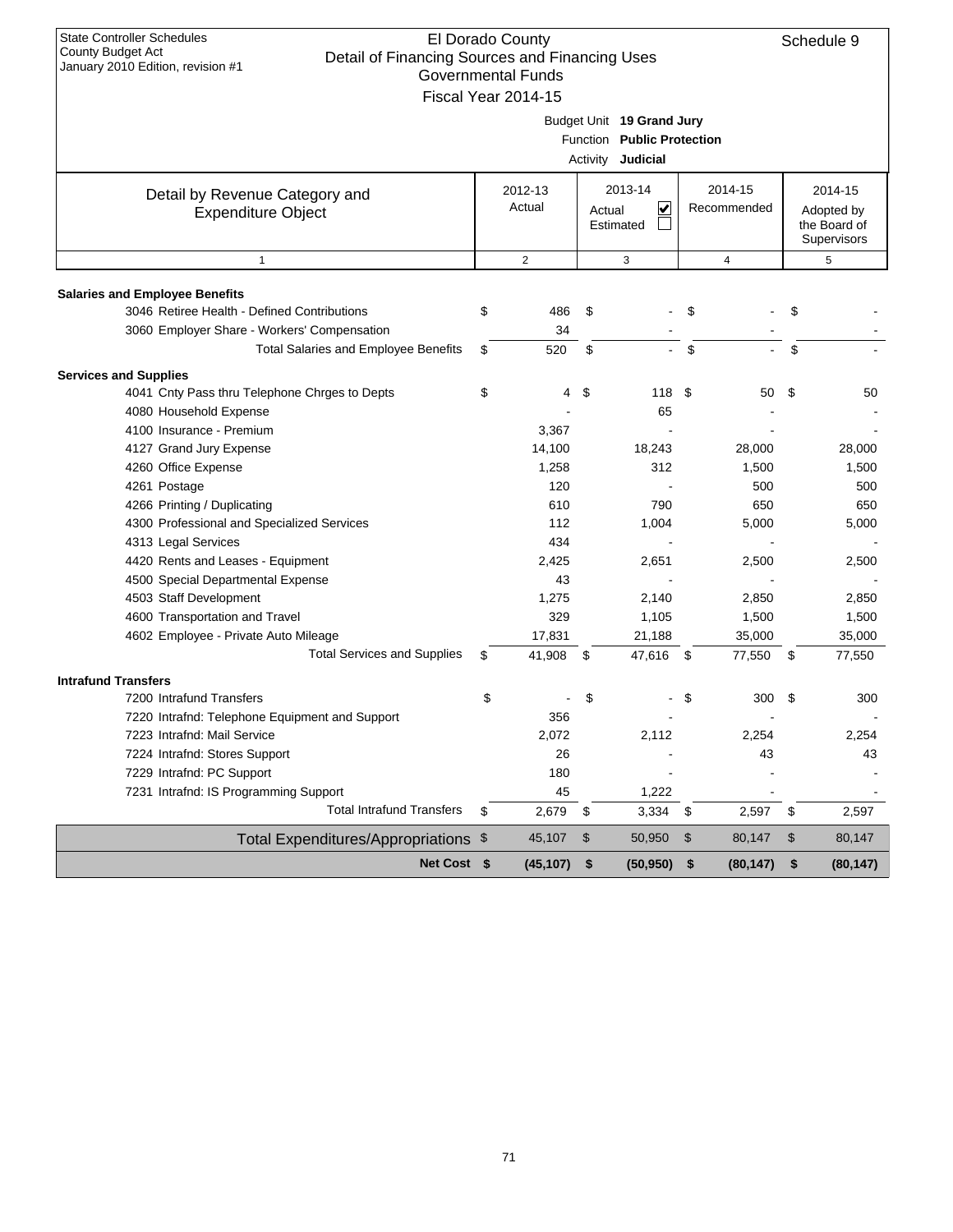| $\alpha$ ilualy 2010 Lullion, itevision $\pi$ i | Governmental Funds  |                 |                                   |             |            |            |              |
|-------------------------------------------------|---------------------|-----------------|-----------------------------------|-------------|------------|------------|--------------|
|                                                 | Fiscal Year 2014-15 |                 |                                   |             |            |            |              |
|                                                 |                     |                 | Budget Unit 20 Superior Court MOE |             |            |            |              |
|                                                 |                     | <b>Function</b> | <b>Public Protection</b>          |             |            |            |              |
|                                                 |                     | Activity        | Judicial                          |             |            |            |              |
| Detail by Revenue Category and                  | 2012-13             |                 | 2013-14                           |             | 2014-15    |            | 2014-15      |
| <b>Expenditure Object</b>                       | Actual              | V<br>Actual     |                                   | Recommended |            | Adopted by |              |
|                                                 |                     |                 | Estimated                         |             |            |            | the Board of |
|                                                 |                     |                 |                                   |             |            |            | Supervisors  |
| 1                                               | $\overline{2}$      |                 | 3                                 |             | 4          |            | 5            |
| <b>Fines, Forfeitures and Penalties</b>         |                     |                 |                                   |             |            |            |              |
| 0300 Vehicle Code Fines                         | \$<br>20,751        | - \$            | 23,711 \$                         |             | 20,000     | - \$       | 20,000       |
| 0301 Vehicle Code Fines - Court                 | 522,555             |                 | 505,473                           |             | 435,000    |            | 435,000      |
| 0320 Other Court Fines                          | 46,926              |                 | 45,925                            |             | 45,000     |            | 45,000       |
| <b>Total Fines, Forfeitures and Penalties</b>   | \$<br>590,232       | \$              | 575,109                           | \$          | 500,000    | \$         | 500,000      |
| Intergovernmental Revenue - State               |                     |                 |                                   |             |            |            |              |
| 0880 State - Other                              | \$<br>24,933        | \$              |                                   | \$          |            | \$         |              |
| Total Intergovernmental Revenue - State         | \$<br>24,933        | \$              |                                   | \$          |            | \$         |              |
| <b>Charges for Services</b>                     |                     |                 |                                   |             |            |            |              |
| 1500 Court Fees and Costs                       | \$<br>$2,423$ \$    |                 | $1,196$ \$                        |             | $2,000$ \$ |            | 2,000        |
| 1504 Summary Judgment                           | 26,283              |                 | 7,246                             |             | 12,000     |            | 12,000       |
| 1510 Traffic School Bail - VC42007              | 492,727             |                 | 546,303                           |             | 490,000    |            | 490,000      |
| 1511 Traffic School Fees - VC42007.1            | 101,874             |                 | 115,737                           |             | 100,000    |            | 100,000      |
| 1512 Cite Fees - PC1463.07 GC29550              | 1,712               |                 | 1,089                             |             | 1,000      |            | 1,000        |
| 1513 AB233 - County Share State Penalty         | 280,987             |                 | 259,658                           |             | 236,500    |            | 236,500      |
| 1517 Conflict Attorney Reimbursement            | 2,007               |                 | 1,684                             |             | 2,000      |            | 2,000        |
| 1742 Miscellaneous Copy Fees                    | 4                   |                 |                                   |             |            |            |              |
| <b>Total Charges for Services</b>               | \$<br>908,016       | \$              | 932,913                           | \$          | 843,500    | \$         | 843,500      |
| <b>Miscellaneous Revenues</b>                   |                     |                 |                                   |             |            |            |              |
| 1940 Miscellaneous Revenue                      | \$                  | \$              | 7,097                             | -\$         |            | \$         |              |
| 1942 Miscellaneous Reimbursement                | 27,259              |                 | 22,420                            |             | 20,000     |            | 20,000       |
| <b>Total Miscellaneous Revenues</b>             | \$<br>27,259        | \$              | 29,518                            | \$          | 20,000     | \$         | 20,000       |
| <b>Total Revenue</b>                            | \$<br>1,550,440     | \$              | 1,537,540                         | \$          | 1,363,500  | \$         | 1,363,500    |
| <b>Services and Supplies</b>                    |                     |                 |                                   |             |            |            |              |
| 4120 Jury and Witness Expense                   | \$                  | \$              |                                   | - \$        | 10,000     | - \$       | 10,000       |
| 4123 Jury Expense - Meals                       |                     |                 | 100                               |             |            |            |              |
| 4126 Jury Mileage: Criminal                     | 3,596               |                 | 3,027                             |             | 2,000      |            | 2,000        |
| 4127 Grand Jury Expense                         | 3,840               |                 | 3,120                             |             | 7,500      |            | 7,500        |
| 4300 Professional and Specialized Services      | 614,458             |                 | 68,910                            |             | 120,000    |            | 120,000      |
| 4310 Contractual Services Program               | 667,296             |                 | 639,029                           |             | 700,500    |            | 734,016      |
| 4313 Legal Services                             |                     |                 | 518,415                           |             | 550,000    |            | 550,000      |
| 4317 Criminal Investigation                     | 215,616             |                 | 190,327                           |             | 200,000    |            | 200,000      |
| 4320 Verbatim Report - Transcription            | 4,228               |                 | 8,584                             |             | 5,000      |            | 5,000        |
| 4323 Psychiatric Medical Services               | 70,923              |                 | 282,980                           |             | 215,000    |            | 215,000      |
| 4422 Rent & Lease - Computer Equipment          |                     |                 | 450                               |             |            |            |              |
| 4440 Rent & Lease - Building/Improvements       |                     |                 | 2,850                             |             |            |            |              |
| 4608 Hotel Accommodations                       | 4,268               |                 | 66,112                            |             |            |            |              |
| <b>Total Services and Supplies</b>              | \$<br>1,584,225     | \$              | 1,783,904                         | \$          | 1,810,000  | \$         | 1,843,516    |
| <b>Other Charges</b>                            |                     |                 |                                   |             |            |            |              |
| 5240 Contribution To Non-county Governmental    | \$<br>334,831 \$    |                 | 333,638 \$                        |             | 334,000    | \$         | 334,000      |
| 5242 AB233 Court Revenue Maint of Effort (MOE)  | 940,205             |                 | 906,351                           |             | 940,000    |            | 940,000      |
| <b>Total Other Charges</b>                      | \$<br>1,275,036     | \$              | 1,239,989                         | \$          | 1,274,000  | \$         | 1,274,000    |

**Intrafund Transfers**